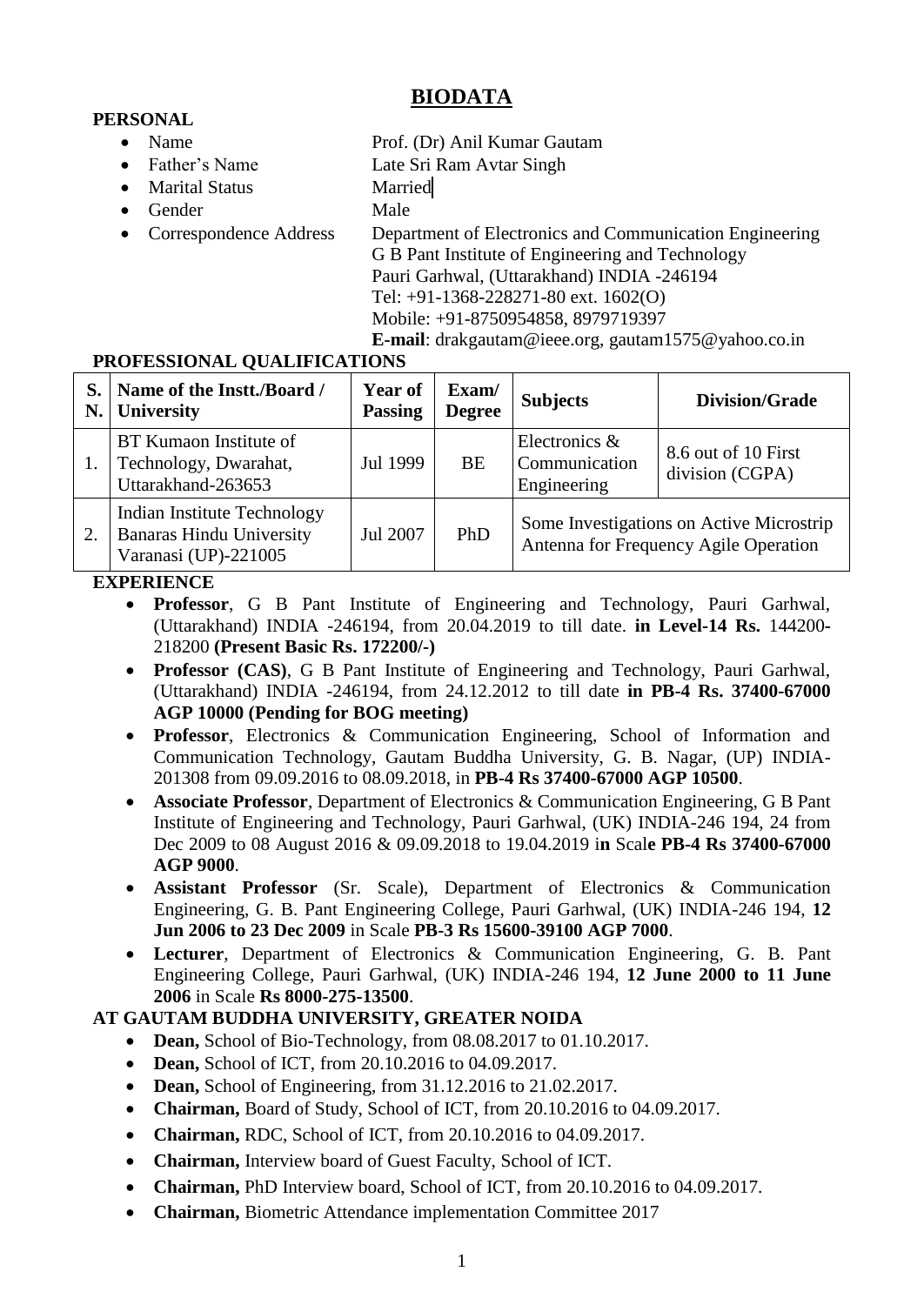- **Member,** Board of Management, from 20.10.2016 to 04.09.2017.
- **Member, Academic Council, from 20.10.2016 to 04.09.2018.**
- **Member,** Tender preparation and opening Committee, from 20.10.2016 to 04.09.2017.

# **AT G B PANT INSTITUTE OF ENGINEERING AND TECHNOLOGY, PAURI**

- Dean, Academic and Research, from 10 Sep 2021 to till date
- Head, Department of Electronics and Communication Engineering, from 28 Sep 2021 to till date
- **Registrar**, from Jan 16 to 09 Sep. 2016.
- Dean, Student Welfare, from Aug 15 to June 16.
- **Head of the Department**, from Jan 16 to 08 August 2016.
- **Nodal Officer,** Procurements, TEQIP-II, World bank project from Jan 16 to 09 Sep. 2016.
- **Nodal Officer,** Finance, TEQIP-II, TEQIP-II, World bank project Jan 16 to 09 Sep. 2016.
- **Nodal Officer,** SCSP and TSP Grants of Uttarakhand, from Jan 09 to 09 Sep. 2016.
- **Officer-in-charge**, Central Store and Purchase, from Jun 2002 to Jun 2004, Jan 16 to 09 Sep. 2016.
- **Officer in Charge,** Communication, from Jun 2002 to Jun2004, Apr 09 to July 2011 & July 13 to Aug 15.
- **Officer in Charge**, College Time Table, May 09 to June 16.
- **Officer in Charge**, Security, Oct 10 to Aug 15.
- **Team Manager**, ECE Team, from Oct 2009 to till date.
- **Officer in Charge**, Sport Activities, Dec 2000-Apr 2003.
- **Officer in Charge**, Cultural Activities, from Dec 2000- Feb 2002.
- **Convener**, Goonj-2001
- **Convener**, Spandan-2001.
- **Section Head**, Electronics Engineering, from June 2003 to Jun2004.
- **Warden**, Raman Hostel, from May 2003 to Jun 2004.
- **Chief Coordinator**, Project Strengthen of DSP Lab, from Jun 2002 to Jun 2004.

# **PROFESSIONAL MEMBERSIPS**

- **Senior Member**, **IEEE-Antenna and Propagation Society, Council on RFID** since 2016.
- **Member**, **IEEE**–Antenna and Propagation Society, Council on RFID from 2012 to 2015.
- **Member**, **IEEE**–Communication Society
- **Member**, Board of Study, Uttarakhand Technical University, Dehradun
- **Member**, Board of Study, HNB Garhwal Central University, Srinagar, Uttarakhand
- **Member**, Board of Study, G B Pant Engineering College, Pauri Garhwal
- **Member**, Academic Council, G B Pant Engineering College, Pauri Garhwal
- **Member,** Editorial Board (EB), International Journal of RF and Microwave Computer-Aided Engineering, (**USA)**
- **External Examiner** for Evaluation of M. Tech. and PhD Thesis of various universities/Institute such UTU, Dehradun, Netaji Subhas Institute of Technology, Delhi, JNU, Delhi, JMI, Delhi etc.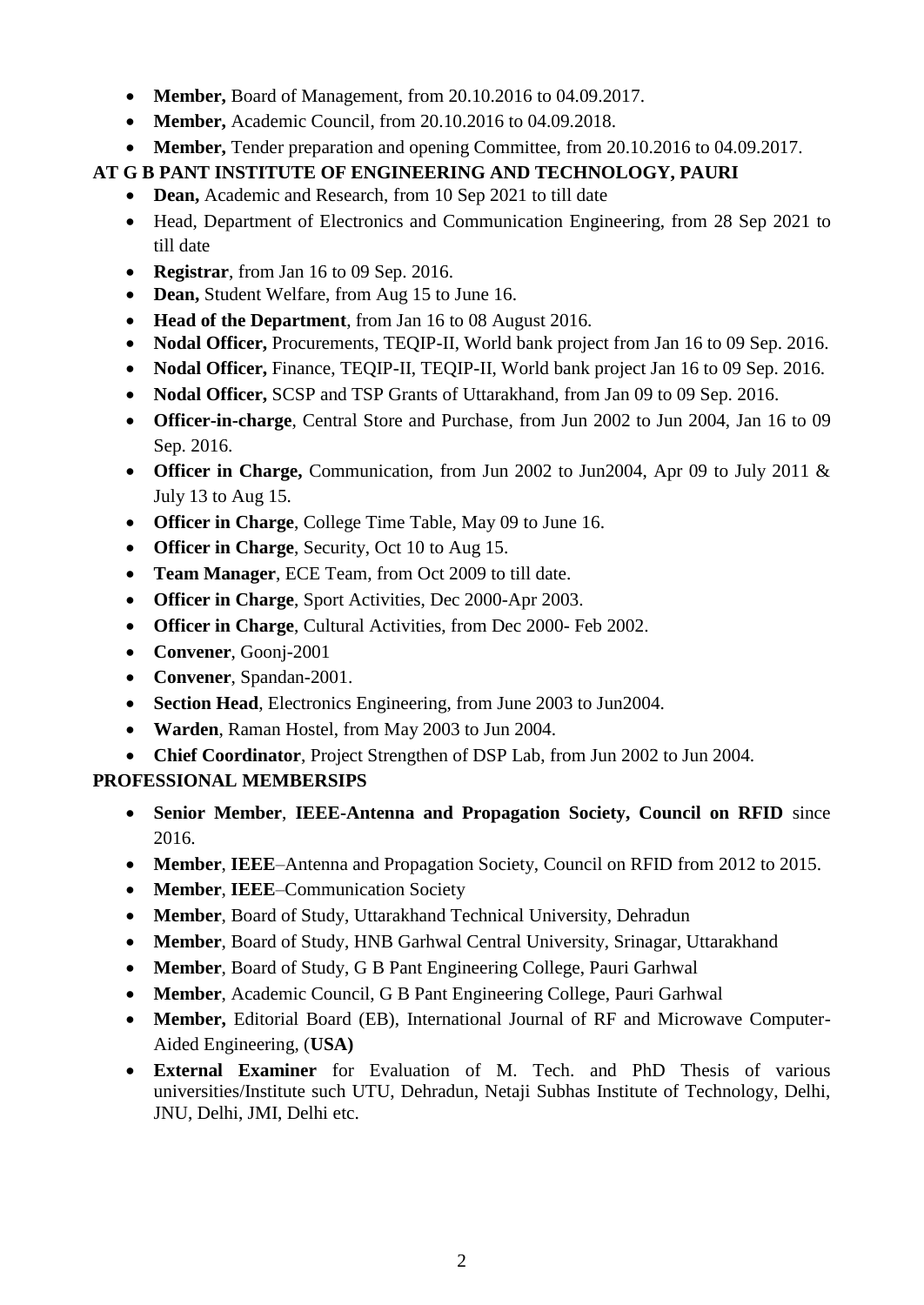## **AWARDS/HONORS**

- **First prize of** "**Governor's Award 2019** for best Research Paper awarded to the paper entitled "Tapered Fed Compact UWB MIMO-Diversity Antenna with Dual Band-Notched characteristics" by Rajbhawan, State of Uttarakhand.
- **Education leadership Awards 2018,** by Deewan Mehta National Education Awards, on 18 Sep 2018 at Renaissance Lucknow, Uttar Pradesh.
- Nominated by Hon"ble Vice Chancellor, Uttarakhand Technical University, Dehradun for **Shanti Swarup Bhatnagar Prize for Science & Technology** by CSIR Delhi year 2016- 17.

# **AREA OF RESEARCH**

Design and analysis of Microstrip Antenna, DGS Microstrip antennas, Ultrawide bandwidth (UWB) antennas, and Reconfigurable Antennas, Circularly Polarized antenna, MIMO/Massive MIMO antennas.

# **PH. D. UNDER SUPERVISION/CO-SUPERVISION**

- 1. Ganga Prasad Pandey, **"Investigation of Radiation Properties of Tunable Microstrip Antenna"** registered at Uttarakhand Technical University, Dehradun (UK) awarded on 2 Feb 2015.
- 2. Rakesh Kumar Maurya, **"Adaptive Neuro-Fuzzy Inference System for Analysis and Design of Microstrip Antenna"** Uttarakhand Technical University, Dehradun (UK) awarded on 17 September 2017. Enrollment: 10001002034
- 3. Richa Chandel, **"Design and Development of UWB and MIMO Antennas of Wireless Applications",** Department of Electronics & Communication Engineering, G B Pant Engineering College, Pauri Garhwal, Uttarakhand affiliated to Uttarakhand Technical University, Dehradun awarded on 19 Feb 2018. Enrollment: 130091002005
- 4. Swati Yadav, **"Design and Analysis of Band-notched Antennas for UWB and MIMO Applications",** Department of Electronics & Communication Engineering, G B Pant Engineering College, Pauri Garhwal, Uttarakhand, awarded on 13 Apr 2018. Enrollment: 1300910020070
- 5. Alaknanda, **"Design and Analysis of Planar Antennas for multiband Applications"**, Department of Electronics & Communication Engineering, G B Pant Engineering College, Pauri Garhwal, Uttarakhand awarded on 18 Aug 2018. Enrollment: 130091002002

# **IN PROGRESS-03**

1. Gagandeep Bharti, Department of Electronics & Communication Engineering, Madan Mohan Technical University, Gorakhpur, thesis Submitted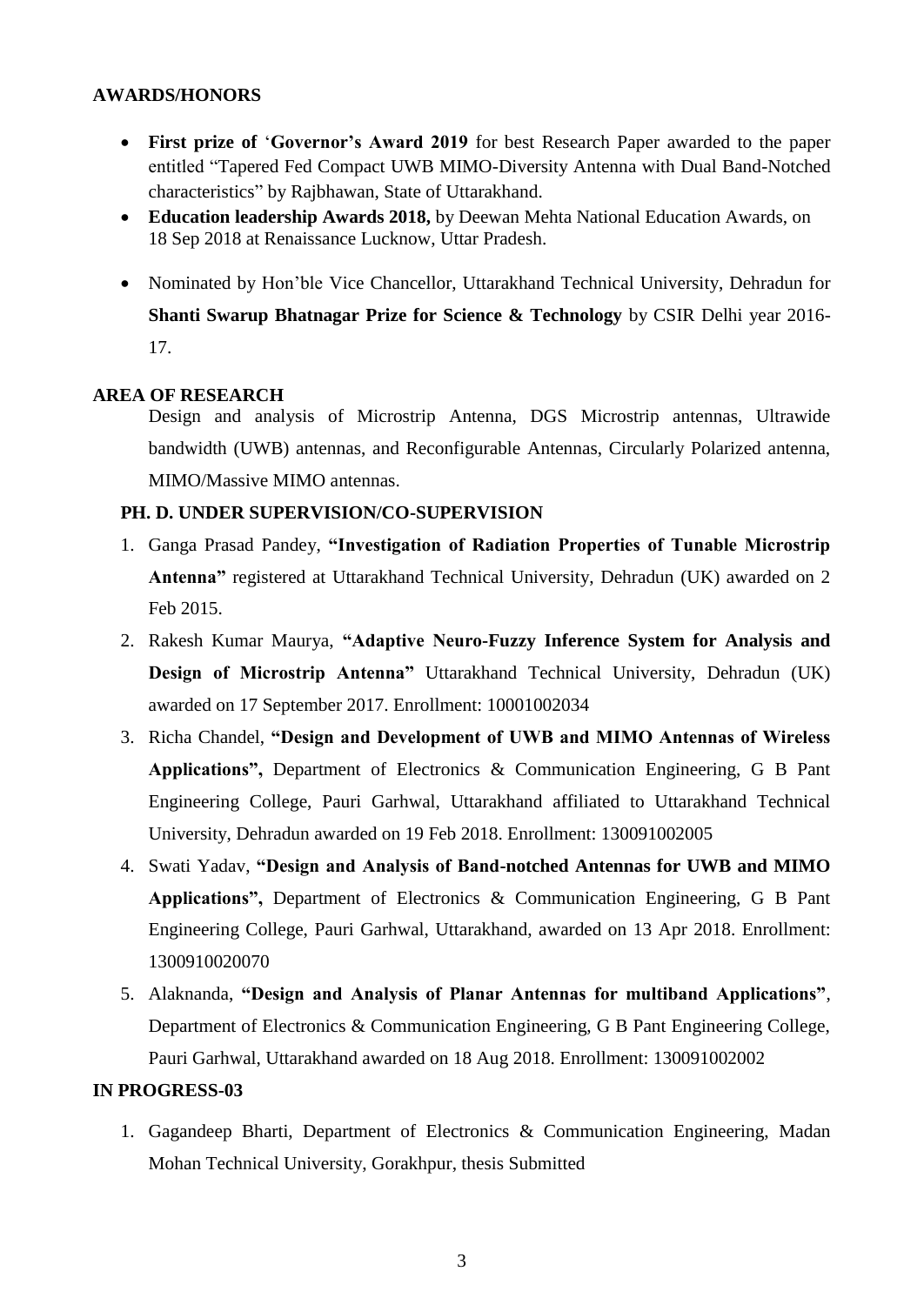2. Ajay Kumar, Department of Electronics & Communication Engineering, G B Pant Engineering College, Pauri Garhwal, Uttarakhand registered in July 2013.

### **M TECH DISSERTATION SUPERVISED**

- 1. Mohd Farhan, *"Design of a Compact Circularly Polarized Slotted Square Patch Antenna for 2.45-GHz RFID Mobile Readers",* School of Information and Communication Technology, Gautam Buddha University, G. B. Nagar, (UP) INDIA, July 2018. Enrollment: 13/IEC/021
- 2. Geeta Singh, *"Design of Corner truncated Circularly polarized Octagonal-shaped slot Antenna for RFID Application",* School of Information and Communication Technology, Gautam Buddha University, G. B. Nagar, (UP) INDIA, July 2018. Enrollment: 13/IEC/011
- 3. Anjali Saini, *"Design of a Compact Protrudent-shaped UWB MIMO-Diversity Antenna with Band-Notched Characteristics",* School of Information and Communication Technology, Gautam Buddha University, G. B. Nagar, (UP) INDIA, July 2018. Enrollment: 13/IEC/005
- 4. Himanshu Saini, *"***A compact Slotted Triple-Band Microstrip antenna for WLAN and WIMAX Applications***",* School of Information and Communication Technology, Gautam Buddha University, G. B. Nagar, (UP) INDIA, July 2017. Enrollment: 12/IEC/055
- 5. Dilip Kumar, *"***Design of Circularly polarized Microstrip Patch Antenna with Koch fractal Geometry for GPS Applications***",* School of Information and Communication Technology, Gautam Buddha University, G. B. Nagar, (UP) INDIA, July 2017. Enrollment: 12/IEC/068
- 6. Naipal Singh, *"***Circularly Polarized Triangular-shaped Fractal Antenna for RFID Applications***"* Department of Electronics & Comm. Engineering, G B Pant Engineering College, Pauri Garhwal, UK July 2016.
- 7. Deepti Chaudhary, **"Design of a Compact Circularly Polarized Antenna for RFID Application"**, Department of Electronics & Communication Engineering, G B Pant Engineering College, Pauri Garhwal, Uttarakhand July 2016.
- 8. Priyanka Garg, **"Design of a Triple band slot antenna for WLAN/WiMAX bands suitable for MIMO application"***,* Department of Electronics & Comm. Engineering, G B Pant Engineering College, Pauri Garhwal, UK, July 2016.
- 9. Akanskha Farswan, *"Design of Koch Fractal Based Circularly Polarized Antenna for Handheld UHF RFID Reader Applications"* Department of Electronics & Comm. Engineering, G B Pant Engineering College, Pauri Garhwal, UK July 2015.
- 10. Lalit Kumar, *"Design of a Compact F-Shaped Slot Triple-Band Antenna for WLAN/WiMAX Applications"* Department of Electronics & Communication Engineering, G B Pant Engineering College, Pauri Garhwal, Uttarakhand July 2015.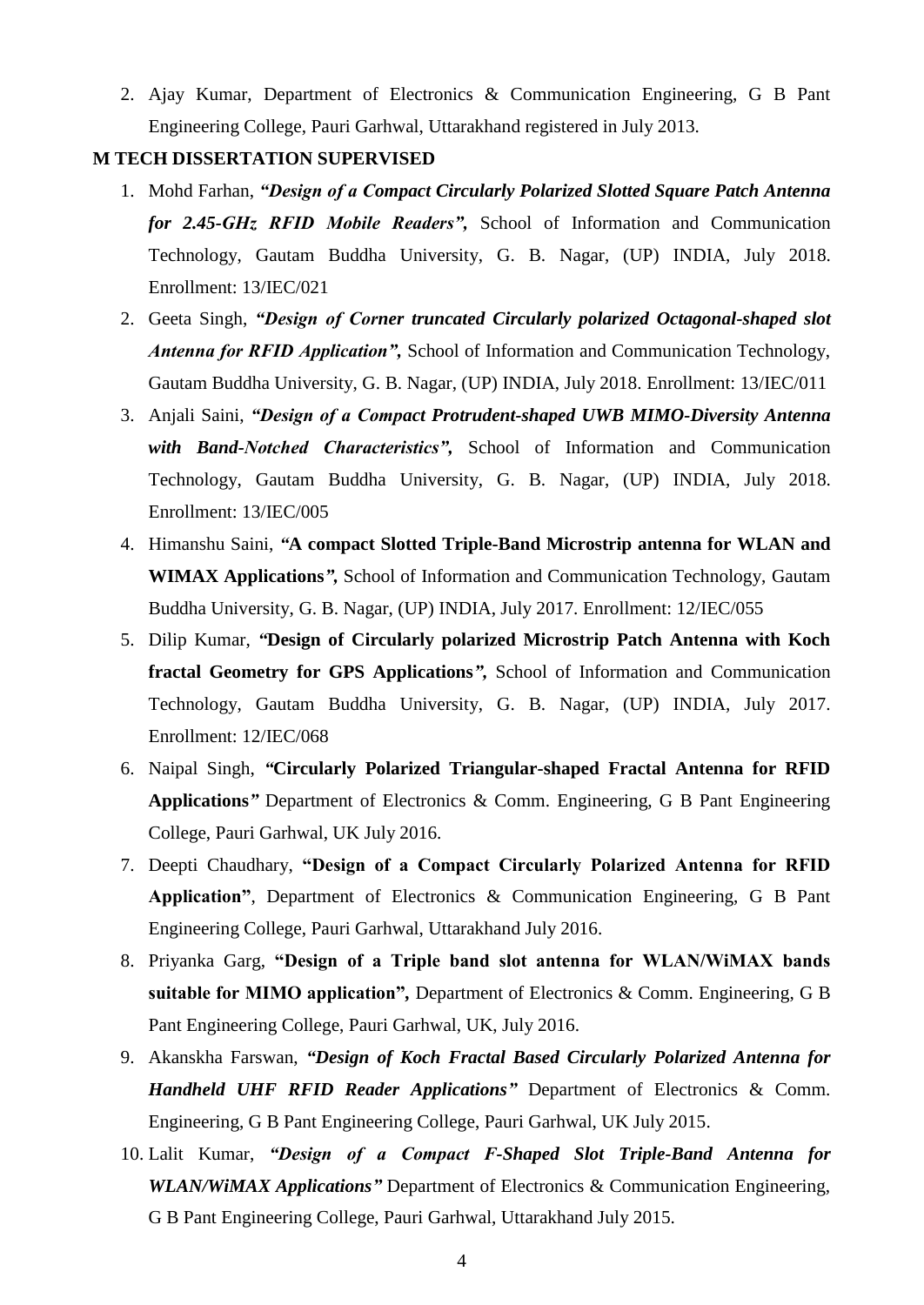- 11. Pallavi Bartwal, *"Design of Compact Uni-planar Antennas for GPS/WLAN/WiMAX Applications in Laptops/Tablets/PCMCIA Cards"* Department of Electronics & Comm. Engineering, G B Pant Engineering College, Pauri Garhwal, UK, July 2015.
- 12. Reshu Saini, *"Miniaturized Single Band-Notch with triangular cut Microstrip Antenna with Enhanced UWB Performance"* Department of Electronics & Communication Engineering, G B Pant Engineering College, Pauri Garhwal, UK, July 2015.
- 13. Tarun Kumar, *"A CPW-Fed Miniaturized Ultra-Wideband Antenna for Oil Pipeline Imaging Application*" Department of Electronics & Communication Engineering, G B Pant Engineering College, Pauri Garhwal, UK, July 2015.
- 14. Neha Sharma, *"Design of a Circularly Polarized Square Slot Microstrip Antenna for RFID Applications"* Department of Electronics & Communication Engineering, G B Pant Engineering College, Pauri Garhwal, UK, July 2014.
- 15. Meenakshi Devi, *"Design of a Compact Ultrawideband Antenna with Triple band-Notched Characteristics"* Department of Electronics & Communication Engineering, G B Pant Engineering College, Pauri Garhwal, UK, July 2014.
- 16. Aditi Bisht, *"Design of a Cup-Shaped Slotted UWB Antenna with Triple band-Notched Characteristics"* Department of Electronics & Communication Engineering, G B Pant Engineering College, Pauri Garhwal, UK, July 2014.
- 17. Shalini Pradhan, *"Design of a Defected Crescent-Shaped Microstrip Antenna for UWB Applications"* Department of Electronics & Communication Engineering, G B Pant Engineering College, Pauri Garhwal, UK, July 2014.
- 18. Alaknanda, *"Design of a Circularly Polarized Arrowhead Shape Slotted Microstrip Antenna"* Department of Electronics & Communication Engineering, G B Pant Engineering College, Pauri Garhwal, Uttarakhand July 2013.
- 19. Swati Yadav, *"Design of a CPW-Fed Compact UWB Microstrip Antenna"* Department of Electronics & Communication Engineering, G B Pant Engineering College, Pauri Garhwal, Uttarakhand July 2013.
- 20. Richa Chandel, *"Design of a CPW-Fed Hexagonal Shape Microstrip Antenna For UWB Applications"* Department of Electronics & Communication Engineering, G B Pant Engineering College, Pauri Garhwal, Uttarakhand July 2013.
- 21. Indu, *"Design of Dual Band-Notched Rectangular Monopole Antenna"* Department of Electronics & Communication Engineering, G B Pant Engineering College, Pauri Garhwal, Uttarakhand July 2013.
- 22. Ajay Kumar, *"Design of An Annular-Ring Slot Antenna for Circular Polarization Operation P* Department of Electronics & Communication Engineering, G B Pant Engineering College, Pauri Garhwal, Uttarakhand July 2012.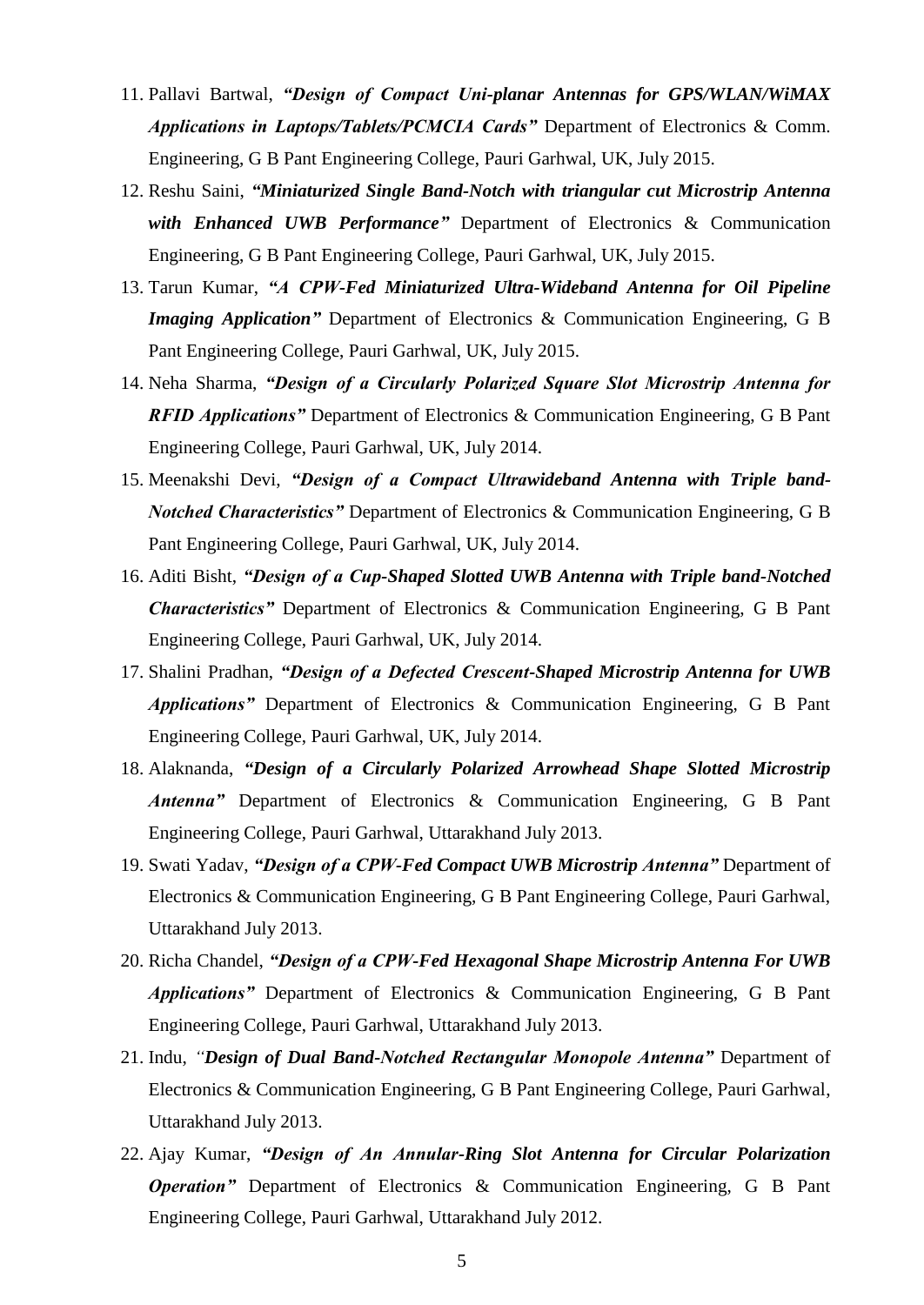- 23. Sudarshan Joshi, *"Design of Quad Band 2×2 Planar Microstrip Array"* Department of Electronics & Communication Engineering, G B Pant Engineering College, Pauri Garhwal, Uttarakhand July 2012.
- 24. Rohit Negi, *"Analysis of Square ring microstrip antenna loaded with varactor diode"* School of Electronics & Communication Engineering, Singhania University, Rajasthan June 2012.
- 25. Promod Benjwal, *"Active microstrip antenna loaded with varactor diode for circular polarization"* Department of Electronics & Communication Engineering, G B Pant Engineering College, Pauri Garhwal, Uttarakhand, July 2011.
- 26. Pependra Kumar, *"Analysis of the medical Image using Clustering Algorithms through Segmentation Process"* Department of Electronics & Communication Engineering, G B Pant Engineering College, Pauri Garhwal, Uttarakhand, July 2011.
- 27. Bharat Pal Singh, *"Image processing in Remote Sensing"* Department of Electronics & Communication Engineering, G B Pant Engineering College, Pauri Garhwal, Uttarakhand, July 2011.
- 28. Vinay Mohan, *"Design of wideband Microstrip Antenna for WLAN"*, Department of Electronics & Communication Engineering, G B Pant Engineering College, Pauri Garhwal, Uttarakhand July 2010.

# **LIST OF PUBLICATION: INTERNATIONAL/NATIONAL JOURNALS**

- 1. Manoj Sharma, **Anil Kumar Gautam**, Niraj Agrawal, Neeta Singh, "Design of MIMO planar antenna at 24 GHz band for radar, communication and sensors applications", *AEU - International Journal of Electronics and Communications*, Vol. 136, 2021, 153747, ISSN 1434-8411, https://doi.org/10.1016/j.aeue.2021.153747.
- 2. Niraj Agrawal, **A K Gautam**, Rajesh Mishra, "Design of Low Volume Circularly Polarized Annular Ring-shaped Planar Antenna for GPS Applications" *International Journal of RF and Microwave Computer-Aided Engineering,* Wiley 16 May 2019**.**
- 3. Pankaj Kumar, Niraj Agrawal, **A K Gautam**, S K Sharma and S D Chaudhary, "*Highlyefficient OLED with Cesium Fluoride Electron Injection Layer*", International journal on Solid State Electronics, accepted on 05 June 2021.
- 4. P K Keshri, Richa Chandel, S Sahu, and **A K Gautam**, "Compact Quad-Port High Performance UWB MIMO/Diversity Antenna with Slotted Ground Structure," *Progress In Electromagnetics Research-C*, Vol. 112, pp. 193-205, 2021. doi[:10.2528/PIERC21030402](/Users/profakgautam/Desktop/last%20backup/phd/10.2528/PIERC21030402)

## **Year: 2020**

5. G D Bharti, D Kumar, A **K Gautam**, A Sharma, "Two‐port dual‐band circularly polarized dielectric resonator-based MIMO antenna with polarization diversity", *Electromagnetics,* Vol 40, no. 7, pp. 463– 478, 2020. https://doi.org/10.1080/02726343.2020.1821330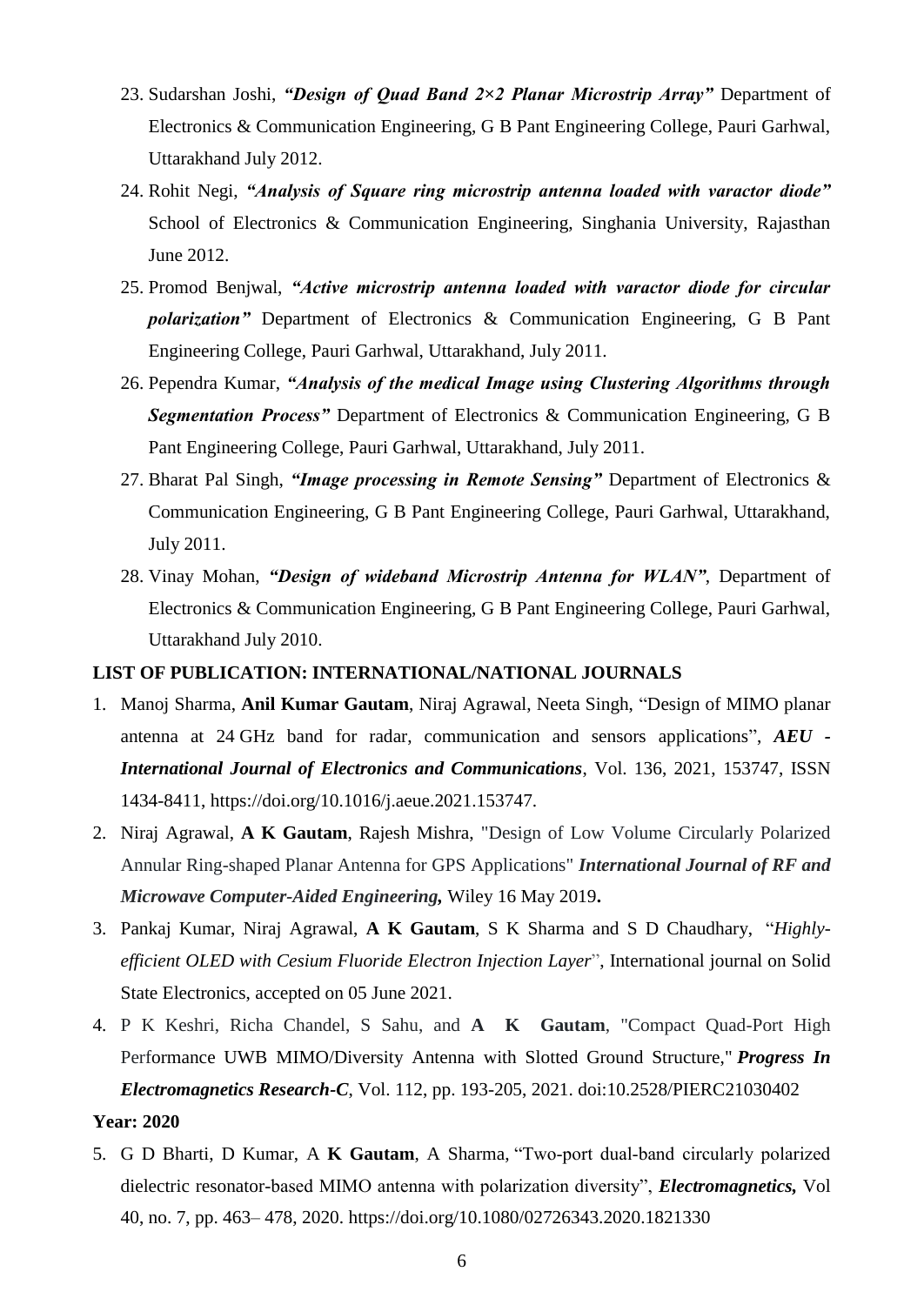- 6. Vinay Mohan, **A K Gautam**, S D Chaudhary, M K Mariam Bee, R. Puviarasi, S Saranya and Niraj Agrawal", "Enhanced Performance Organic Light Emitting Diode with CuI:CuPC Composite Hole Transport Layer," in *IEEE Transactions on Nanotechnology*, vol. 19, pp. 699-703, 2020, doi: 10.1109/TNANO.2020.3019096.
- 7. Niraj Agrawal, **A K Gautam**, Karumudi Rambabu, "Design of Single-Fed Spiral-Shaped Slotted Planar Antenna for GPS L2 and L5 Applications", *IET Microwave, Antennas and Propagation,* **accepted on 24 Dec 2019**.
- 8. Manoj Sharma, **A K Gautam**, Niraj Agrawal, and Neeta Singh, "Design of an Antipodal Balanced Taper-fed Broadband Planar Antenna for 5G and Remote Sensing Satellite Link Applications" *AEU*-*International Journal of Electronics and Communications, (Elsevier)*, Vol 123, 2020, 153292, ISSN 1434-8411.<https://doi.org/10.1016/j.aeue.2020.153292>
- 9. Niraj Agrawal, **A K Gautam**, Rajesh Mishra, Vijay Pandey, "Design and Packaging of dualband and dual-polarized planar antenna for automotive applications", Microwaves and optical technology letters, USA, Vol 62, 2020, pp. 3215–3224.. **DOI:**10.1002/mop.32426
- 10. N. Agrawal, **A K Gautam**, and K Rambabu, "Design and packaging of Multi-Polarized Triple-Band Antenna for automotive Applications", *AEU*-*International Journal of Electronics and Communications, (Elsevier),* Vol 113, 2020, 152943, ISSN 1434-8411, [https://doi.org/1](https://doi.org/)0.1016/j.aeue.2019.152943.
- 11. G D Bharti, D Kumar, **AK Gautam**, A Sharma, "Two-port ring-shaped dielectric resonator based diversity radiator with dual‐band and dual‐polarized features", *Microwave and Optical Technology Letters (USA),* Vol 62, 2020, pp. 581– 588. [https://doi.org/10.1002/mop. 32053](https://doi.org/10.1002/mop.%2032053)
- 12. Pankaj Kumar, N Agrawal, S D Chaudhary and **A K Gautam**, "Highly-Efficient Solution Processed Yellow Organic Light Emitting Diode with Tungsten Trioxide Hole Injection/Transport Layer," in *IEEE Transactions on Nanotechnology*, vol. 19, pp. 61-66, 2020, doi: 10.1109/TNANO.2019.2959884.

- 13. R K. Maurya, B. K. Kanaujia, **A. K. Gautam**, S. Chatterji and A. K. Singh, "Circularly Polarized Hexagonal Ring Microstrip Patch Antenna with Asymmetrical Feed and DGS", *Microwave and Optical Technology Letters (USA),* Vol. 62, No. 1, Dec 2019, pp 1702– 1708 DOI:10.1002/mop.32220
- 14. **A K Gautam**, Mohd. Farhan, Niraj Agrawal, K Rambabu, "Design of a Compact Circularly Polarized Slotted Square Patch Antenna for 2.45-GHz RFID Mobile Readers", **IET Microwave, Antennas and Propagation**, vol. 13, no. 13, pp. 2310-2314, 30 10 2019, doi: 10.1049/iet-map.2019.0261.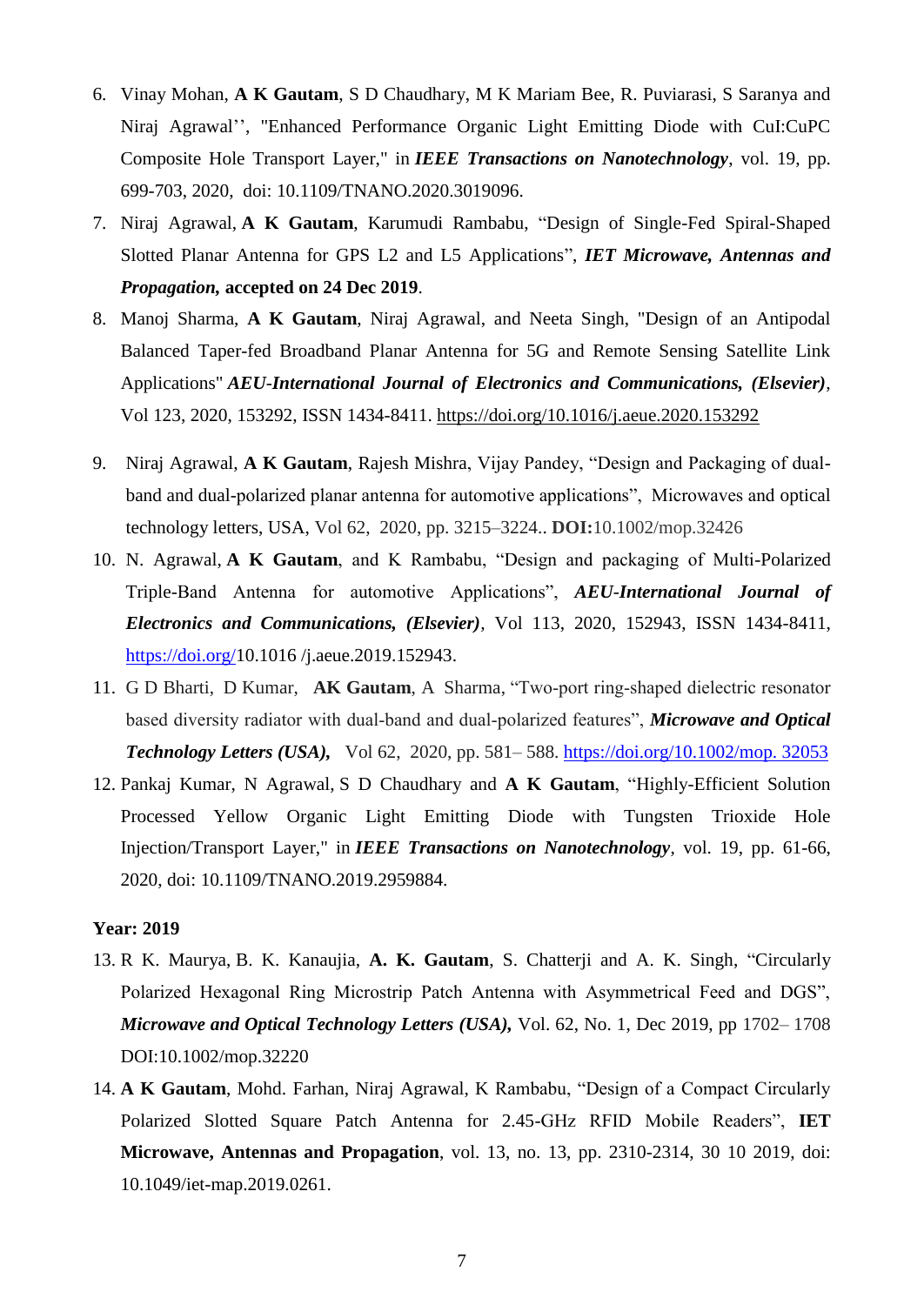- 15. **A K Gautam**, Anjali Saini, Niraj Agrawal, N Z Rizvi, "Design of a Compact Protrudentshaped UWB MIMO-Diversity Antenna with Band-Notched Characteristics", *International Journal of RF and Microwave Computer-Aided Engineering,* Wiley 16 May 2019. **DOI:**  [10.1002/mmce.21829](https://doi.org/10.1002/mmce.21829)
- 16. Alaknanda Kunwar, **A K Gautam,** B K Kanaujia and K Rambabu, "Circularly Polarized D-Shaped Slot Antenna for Wireless Applications*" International Journal of RF and Microwave Computer-Aided Engineering,* Wiley 2019; 29: e21498.<https://doi.org/10.1002/mmce.21498>

- 17. Tanvi Dabas, D Gangwar, B K Kanaujia, **A K Gautam**, "Mutual coupling reduction between elements of UWB MIMO antenna using small size uniplanar EBG exhibiting multiple stop bands", **AEU-International Journal of Electronics and Communications,** Vol. 93, Pp. 32- 38, Sept 2018. ISSN 1434-8411,<https://doi.org/10.1016/j.aeue.2018.05.033>
- 18. Tanvi Dabas, B K Kanaujia, Deepak Gangwar, **A K Gautam** and K Rambabu, "Design of Multi-band Multipolarised Single Feed Patch Antenna" *IET Microwaves, Antennas & Propagation, Vol.* 12, Issue 15 Pp. 2372-2378, Aug 2018. doi: 10.1049/iet-map.2018.5401. ISSN: 1751-8733
- 19. **A K Gautam,** Swati Yadav, and K Rambabu, "Design of Ultra Compact Dual Band-Notched UWB Antenna for MIMO Applications", *IET Microwave, Antenna and Propagation,* Vol 12 Issue 12, Pp. 1895-1900, 08 May 2018. DOI: [10.1049/iet-map.2018.0012](http://dx.doi.org/10.1049/iet-map.2018.0012) ISSN: 1751-8733
- 20. Richa Chandel, **A K Gautam** and K Rambabu, "Design and Packaging of an Eye Shaped Multiple Input Multiple Output Antenna with High Isolation for Wireless UWB Applications", *IEEE Transaction on Components, Packaging and Manufacturing Technology, (USA),* Vol. 8 No. 4, pp. 635-642, Apr 2018. DOI 10.1109/TCPMT.2018 .28 06562.
- 21. Richa Chandel, **A K Gautam** and K Rambabu, "Tapered Fed Compact UWB MIMO-Diversity Antenna with Dual Band-Notched characteristics", *IEEE Transaction on Antennas and Propagation,* Vol. 66 No. 04, pp. 1677-1684, Apr. 2018.DOI 10.1109/TAP.2018.28031 34 ISSN: **ISBN/ISSN No.:** 1558-2221

- 22. S Kumar, B K Kanaujia, S Dwari, GP Pandey, D K Singh and **A K Gautam**, " Design and Analysis of Low Noise Optimization Amplifier Using Reconfigurable Slotted Patch Antenna", *[Wireless Personal Communications,](http://www.springerlink.com/content/0929-6212/) Springer,* Vol. 97, [No. 4,](https://link.springer.com/journal/11277/97/4/page/1) pp 5185–5200, Dec 2017. DOI: doi.org/10.1007/s11277-017-4774-2
- 23. M K Khandelwal, B K Kanaujia, S Kumar, **A. K. Gautam**, "Miniaturization of DNG metamaterial", *Microwave and Optical Technology Letters (USA),* Vol. 59, No. 4, Apr. 2017, pp. 862–865. DOI 10.1002/mop.30412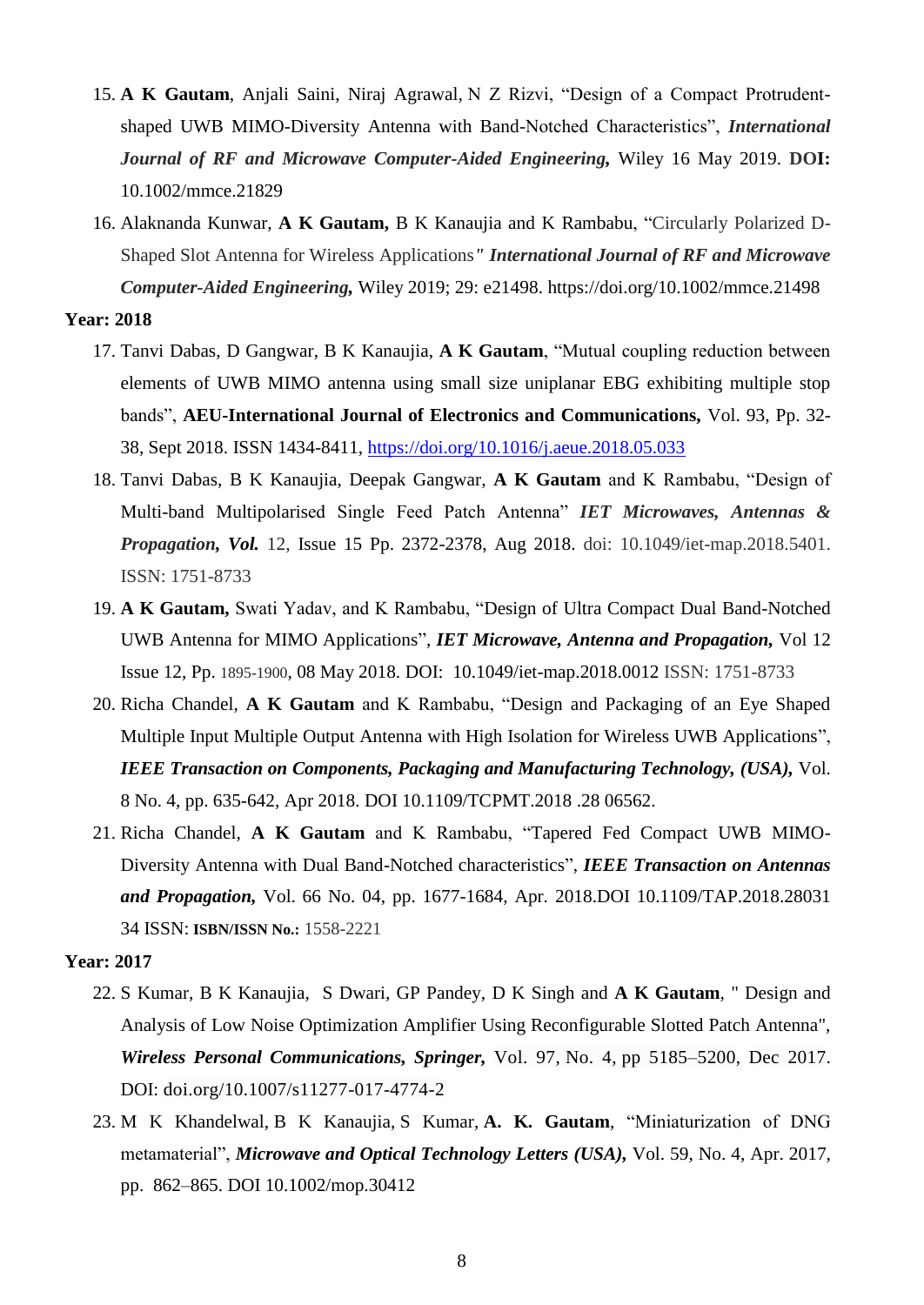- 24. Alaknanda Kunwar, A **K Gautam** and K Rambabu, **"**Design of a compact U-shaped slot triple band antenna for WLAN/WiMAX applications**," AEU-***International Journal of Electronics and Communications, (Elsevier),* [Vol.](http://www.sciencedirect.com/science/journal/14348411/70/3) 71, Jan 2017, Pages 82-88. doi.org/10.1016/j.aeue. 2016.10.013
- 25. Sandeep Kumar, B K Kanaujia, M K Khandelwal, and **A K Gautam**, ["Single-Feed Superstrate](http://scholar.google.co.in/citations?view_op=view_citation&hl=hi&user=5-GFaNYAAAAJ&sortby=pubdate&citation_for_view=5-GFaNYAAAAJ:eJXPG6dFmWUC)  [Loaded Circularly Polarized Microstrip Antenna for Wireless Applications,](http://scholar.google.co.in/citations?view_op=view_citation&hl=hi&user=5-GFaNYAAAAJ&sortby=pubdate&citation_for_view=5-GFaNYAAAAJ:eJXPG6dFmWUC)" *[Wireless](http://www.springerlink.com/content/0929-6212/)  [Personal Communications,](http://www.springerlink.com/content/0929-6212/) Springer, Netherlands*, Volume 92, [No.](https://link.springer.com/journal/11277/92/4/page/1) 4, pp 1333–1346, Feb 2017. https://doi.org/10.1007/s11277-016-3608-y
- 26. Alaknanda Kunwar and **A K Gautam,** "Fork-Shaped Microstrip Antenna for Bluetooth, WLAN and WiMAX Applications," *International Journal of Microwave and Wireless Technologies, (Cambridge University Press),* 2017, Vol. *9, No.* 4, pp. 859-864. doi:10.1017/ S1759078716000647
- 27. Alaknanda Kunwar, **A K Gautam** and B K Kanaujia, "Inverted L-Slot Triple Band Antenna with Defected Ground Structure for WLAN and WiMAX Applications", International *Journal of Microwave and Wireless Technologies, (Cambridge University Press),* 2017, Vol. 9, no. 1, pp. 191–196. DOI: 10.1017/S1759078715001105.

- 28. Swati Yadav, **A K Gautam,** B K Kanujia and K Rambabu, "Design of Band-rejected UWB planar Antenna with Integrated Bluetooth Band", *IET Microwave antenna and Propagation (USA),* Vol. 10, No. 14, Nov 2016, 1528-1533. **DOI:** [10.1049/iet-map.2016.0118](http://dx.doi.org/10.1049/iet-map.2016.0118)
- 29. B K Kanaujia, M K Khandelwal, S Dwari, S Kumar, and **A K Gautam**, "Analysis and Design of Compact High Gain Microstrip Patch Antenna with Defected Ground Structure for Wireless Applications", *[Wireless Personal Communications,](http://www.springerlink.com/content/0929-6212/) Springer, Netherlands*, Volume 91, [No.](https://link.springer.com/journal/11277/91/2/page/1) 2, pp 661–678, Nov 2016 . DOI: 10.1007/s11277-016-3486-3
- 30. S Kumar, M Handa, H Bhashin, B K Kanaujia, S, Dwari, and **A K Gautam**, "Optimized Threshold Voltage Variation for Tunable Body Biasing CMOS Power Amplifier," *[Wireless](http://www.springerlink.com/content/0929-6212/)  [Personal Communications,](http://www.springerlink.com/content/0929-6212/) Springer, Netherlands*, Vol. 91, No. 1, pp 439–452, Nov 2016. DOI 10.1007/s11277-016-3469-4
- 31. Richa Chandel and **A K Gautam**, "Compact MIMO/Diversity slot Antenna for UWB Applications with band-notched characteristics", *Electronics Letter (UK),* vol. 52, no. 5, pp. 336–338, Feb 2016 DOI: [10.1049/el.2015.3889.](http://dx.doi.org/10.1049/el.2015.3889) ISSN 0013-5194
- 32. Swati Yadav**, A K Gautam,** and B K Kanujia, "Design of Miniaturized Single Band-Notch Microstrip Antenna with Enhanced UWB Performance", *Microwave and Optical Technology Letters (USA),* [Vol.](http://www.sciencedirect.com/science/journal/14348411/70/3) 58, No. 6, June 2016, Pages 1494–1499. DOI: 10.1002/mop.29819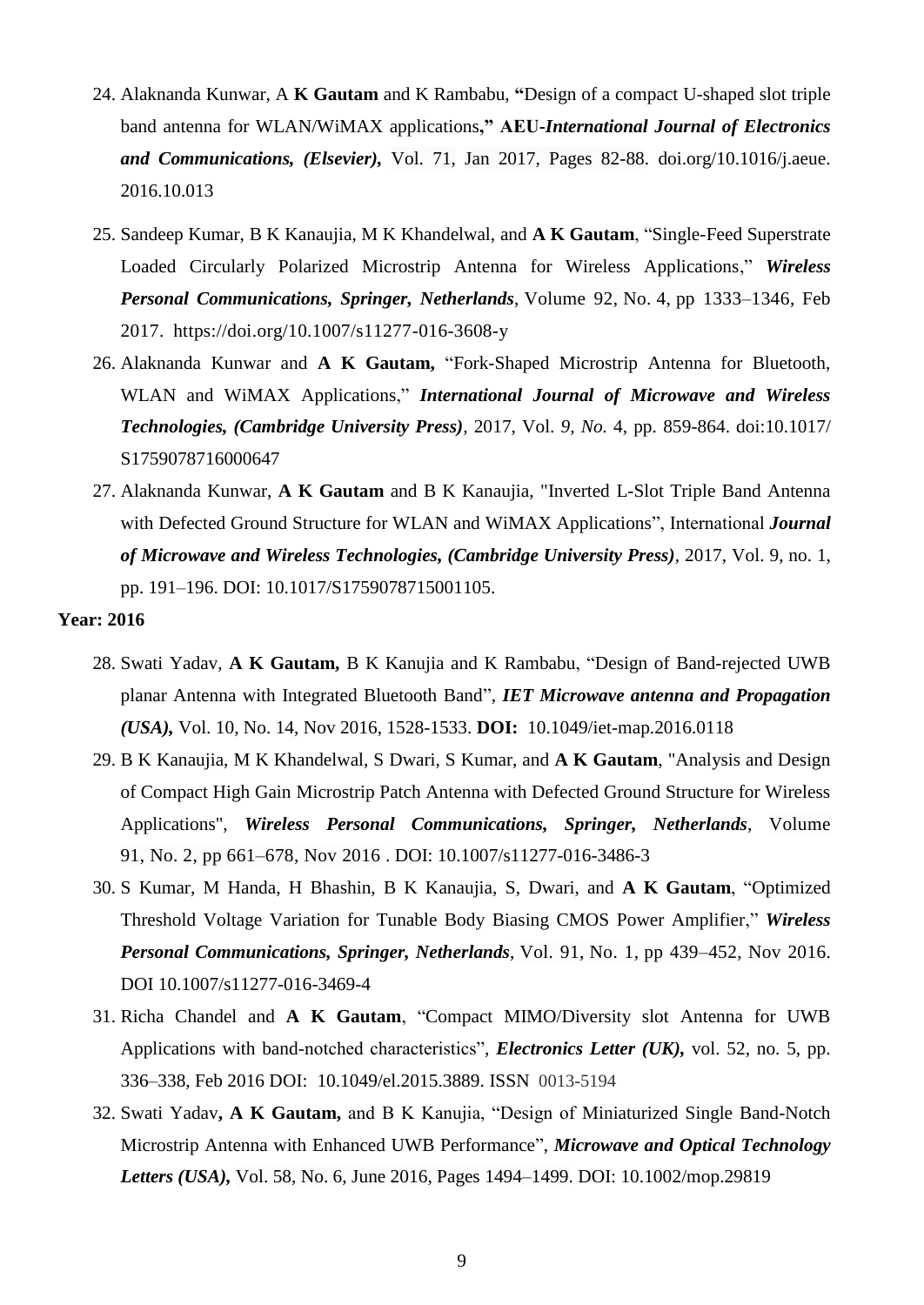- 33. **A K Gautam**, L. Kumar, B K Kanaujia and K Rambabu, "Design of Compact F-Shaped Slot Triple-Band Antenna for WLAN/WiMAX Applications," *IEEE Transactions on Antennas and Propagation*, vol. 64, no. 3, pp. 1101-1105, March 2016. doi: 10.1109/ TAP.2015.2513099
- 34. **A K Gautam,** Aditi Bisht**,** and B. K. Kanaujia, "Wideband Antenna with a Defected Ground Plane for WLAN/WiMAX Applications**," AEU-***International Journal of Electronics and Communications, (Elsevier),* Vol. 70, [Issue](http://www.sciencedirect.com/science/journal/14348411/70/3) 3, March 2016, Pages 354–358. [doi:](http://dx.doi.org/10.1016/j.aeue.2015.12.013) [10.1016/j.aeue.2015.12.013](http://dx.doi.org/10.1016/j.aeue.2015.12.013)
- 35. A Farswan, **A K Gautam**, B K Kanaujia and K. Rambabu, "Design of Koch Fractal Circularly Polarized Antenna for Handheld UHF RFID Reader Applications," in *IEEE Transactions on Antennas and Propagation*, vol. 64, no. 2, pp. 771-775, Feb. 2016. doi: 10.1109/ TAP.2015. 2505001
- 36. Richa Chandel, **A K Gautam**, and B K Kanaujia, "Design of UWB Monopole antenna for Oil pipeline Imaging", *Progress in Electromagnetics Research-C*, Vol. 69, 11–18, 2016. doi:10.2528/PIERC16060903 **ISSN No.: 1937-8718**
- 37. P Bartwal, **A K Gautam**, A K Singh, B K Kanaujia and K Rambabu, "Design of compact multi-band meander-line antenna for global positioning system/wireless local area network/worldwide interoperability for microwave access band applications in laptops/tablets*," IET Microwaves, Antennas & Propagation*, vol. 10, no. 15, pp. 1618-1624, Dec 2016. doi: 10.1049/iet-map.2015.0777
- 38. **A K Gautam**, Neha Sharma and B K Kanaujia "Circularly Polarized Square Slot Microstrip Antenna for RFID Applications" *International Journal of Microwave and Wireless Technologies, (Cambridge University Press)*, 2016, Vol. 8, no. 8, pp. 1237–1242 DOI: 10.1017/S17590 7871500077X.
- 39. S Kumar, B K Kanaujia, M K Khandelwal and **A K Gautam**, "Single-feed circularly polarized stacked patch antenna with small-frequency ratio for dual-band wireless applications"*,* **International Journal of Microwave and Wireless Technologies, (Cambridge University Press)**, vol. 8 no. 8, pp. 1207–1213, Dec 2016. DOI: 10.1017/ S1759078715000720
- 40. S Kumar, A. Sharma, B K Kanaujia, M K Khandelwal and **A K Gautam**, "Dual-Band Stacked Circularly Polarized Microstrip Antenna for S and C Band Applications", *International Journal of Microwave and Wireless Technologies, (Cambridge University Press),* vol. 8 no. 8, pp. 1215–1222, Dec 2016. DOI: 10.1017/S1759078715000732
- 41. Meenakshi Devi, **A K Gautam** and B K Kanaujia "A Compact Ultra-Wideband Antenna with Triple Band-Notch Characteristics" *International Journal of Microwave and Wireless*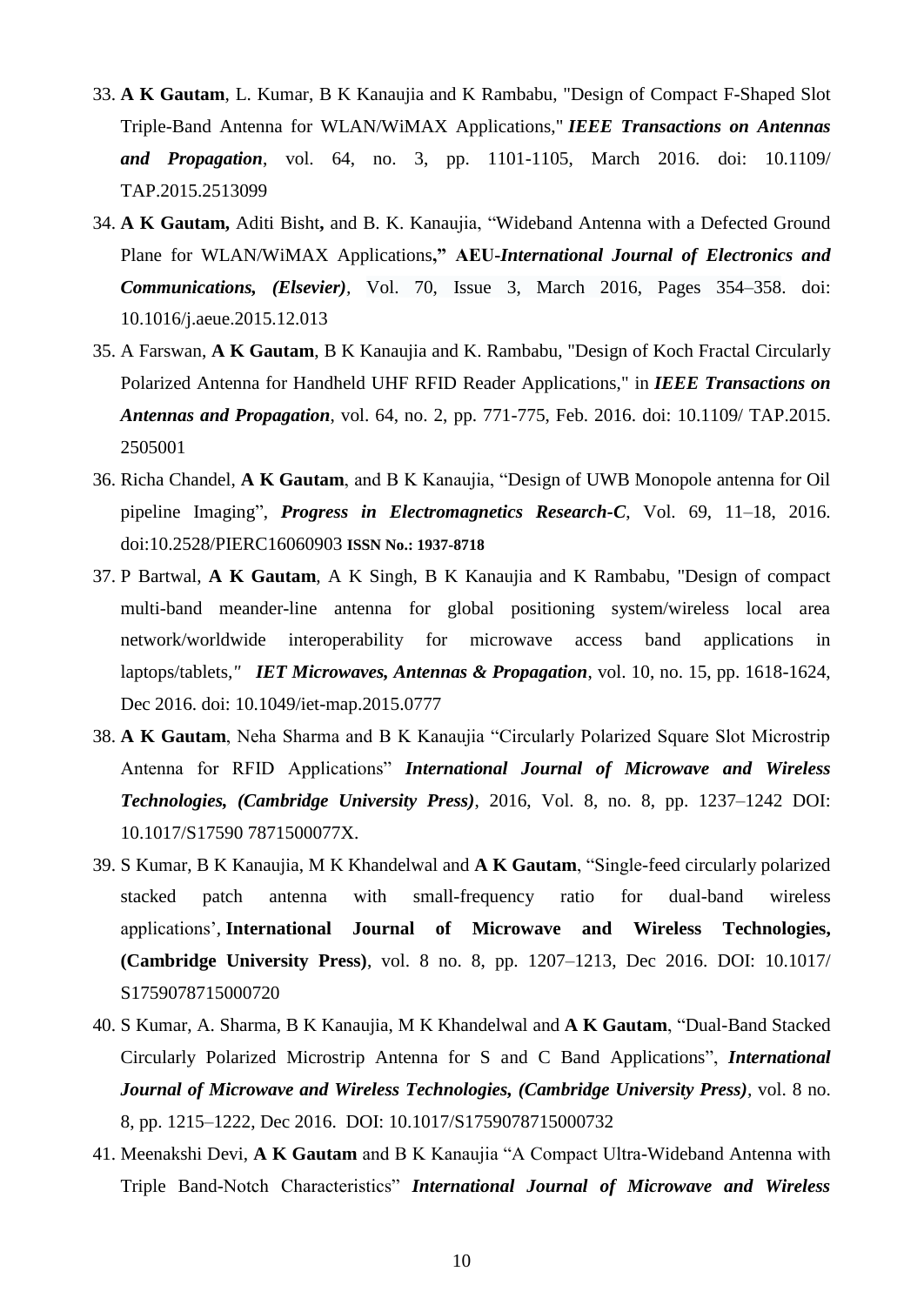*Technologies, (Cambridge University Press)*, vol. 8, no. 7, pp. 1069–1075, Nov 2016. DOI: 10.1017/S1759078 715000409.

42. M K Khandelwal, B K Kanaujia, S Dwari, S Kumar, and **A K Gautam**, ["Triple Band](http://www.sciencedirect.com/science/article/pii/S1434841114002088)  [Circularly Polarized Compact Microstrip Antenna with Defected Ground Structure for](http://www.sciencedirect.com/science/article/pii/S1434841114002088)  [Wireless Applications,](http://www.sciencedirect.com/science/article/pii/S1434841114002088)" *International Journal of Microwave and Wireless Technologies, (Cambridge University Press),* vol. 8 no. 6, pp. 943–953, Dec 2016. DOI: S1759078715000288

#### **Year: 2015**

- 43. Swati Yadav, **A K Gautam** and B K Kanaujia, "Design of dual band-notched lamp-shaped antenna with UWB characteristics", *International Journal of Microwave and Wireless Technologies, (Cambridge University Press)*, vol. 9, No. 2, pp. 395-402, Nov. 2015. Doi: 10.1017/S1759078715001609
- 44. Richa Chandel, **A K Gautam** and B K Kanujia, "A Compact Rhombus Slot Antenna Fed by Microstrip-Line for UWB Applications*," International Journal of Microwave and Wireless Technologies, (Cambridge University Press)*, vol. 9, No. 2, 403–409*,* Nov. 2015. Doi: 10.1017/S1759078715001646
- 45. Tarun Kumar, **A K Gautam**, B K Kanaujia and Karumudi Rambabu, "Design of miniaturized UWB antenna for oil pipeline imaging", *Electronics Letters (UK),* vol. 51, no. 21, pp. 1626– 1628, Oct 2015*,* DOI[:10.1049/el.2015.1822](http://dx.doi.org/10.1049/el.2015.1822)
- 46. B K Kanaujia, S Kumar, M K Khandelwal, and **A K Gautam**, "Single Feed L-Slot Microstrip Antenna for Circular Polarization," *[Wireless Personal Communications,](http://www.springerlink.com/content/0929-6212/) Springer, Netherlands*, Vol. 85, [No.](https://link.springer.com/journal/11277/85/4/page/1) 4, pp. 2041–2054, Dec 2015. DOI 10.1007/s11277-015-2889-X
- 47. M K Khandelwal, B K Kanaujia, S Dwari, S Kumar, and **A K Gautam**, ["Analysis and design](http://www.sciencedirect.com/science/article/pii/S1434841114002088)  [of dual band compact stacked Microstrip patch antenna with defected ground structure for](http://www.sciencedirect.com/science/article/pii/S1434841114002088)  [WLAN/WiMAX applications,](http://www.sciencedirect.com/science/article/pii/S1434841114002088)" **AEU**-*International Journal of Electronics and Communications, (Elsevier),* 69, no. 1, Jan 2015, pp. 39–47. DOI: 10.1016/j.aeue.2014. 07.018.
- 48. G P Pandey, B K Kanaujia, S K Gupta and, **A K Gautam**, "A Novel C-Shape Antenna with Switchable Wideband Frequency Notch", *[Wireless Personal Communications,](http://www.springerlink.com/content/0929-6212/) Springer, Netherlands*, Jan 2015, Vol. 80, No. 2, pp 471-482. DOI 10.1007/s11277-014-2021-7
- 49. M K Srivastava, **A K Gautam** and A K Singh, "A Novel B-Shaped Ultra-Wideband Antenna with Open Slot Ground Plane," *Microwave and Optical Technology Letter (USA),* Vol. 57, Issue 6, August 2015, pp 1516–1521. DOI: 10.1002/mop.29124

#### **Year: 2014**

50. M K Khandelwal, B K Kanaujia, S Dwari, S Kumar, and **A K Gautam**, "Analysis and Design of Wide Band Microstrip-Line-Fed Antenna with Defected Ground Structure for Ku Band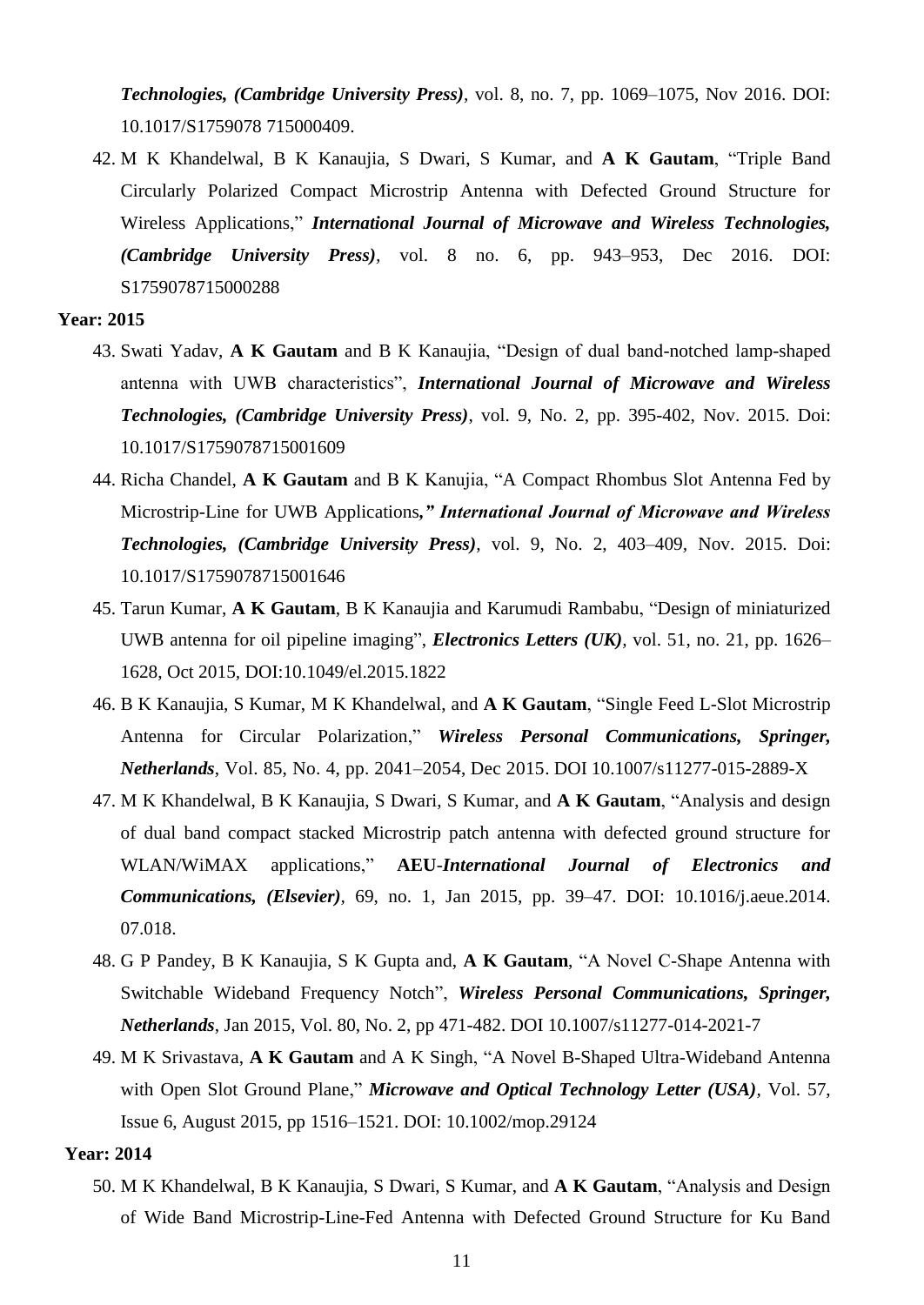Applications," *International Journal of Electronics and Communications, (Elsevier)*, Vol. 68, no. 10, Oct. 2014, pp. 951-957. DOI: 10.1016/j.aeue.2014. 04.017

- 51. Richa Chandel, **A K Gautam,** and B K Kanaujia, "Microstrip-line fed Beak-shaped Monopole-Like slot UWB Antenna with Enhanced Band Width," *Microwave and Optical Technology Letters (USA),* Vol. 56, No. 11, Nov. 2014, pp 2624–2628. DOI 10.1002/mop.28660
- 52. M K Khandelwal, B K Kanaujia, S Dwari, S Kumar and **A K Gautam, "**Bandwidth Enhancement and Cross-Polarization Suppression in Ultra-wideband Microstrip Antenna with Defected Ground Plane**"** *Microwave and Optical Technology Letters (USA),* Vol. 56, No. 9, September 2014, pp 2141–2146. DOI: 10.1002/mop.28458.
- 53. S Kumar, B K Kanaujia, M K Khandelwal, and **A K Gautam**, "Stacked Dual-Band Circularly Polarized Microstrip Antenna with Small Frequency Ratio," *Microwave and Optical Technology Letters (USA),* Vol. 56, Issue 8, August 2014, pp. 1933–1937. DOI: 10.1002/mop.28482
- 54. M K Srivastava, **A K Gautam,** and B K Kanaujia, "A Novel A-Shaped Monopole-Like slot Antenna for Ultra-Wide Band Applications," *Microwave and Optical Technology Letter (USA)*, Vol. 56, no. 8, Aug 2014, pp 1826–1829. DOI: 10.1002/mop.28458
- 55. S Kumar, B K Kanaujia, A Sharma, M K Khandewal and **A K Gautam**, "Single-Feed Cross-Slot Loaded Compact Circularly Polarized Microstrip Antenna for Indoor WLAN Applications," *Microwave and Optical Technology Letter (USA)***,** Vol. 56, No. 6, June 2014, pp. 1313-1317. DOI: 10.1002/mop.28318 **(Wiley-Blackwell)**
- 56. **A K Gautam,** Alaknanda Kunwar and B K Kanaujia, "Circularly Polarised Arrowhead Shape Slotted Microstrip Antenna," *IEEE Antennas and Wireless Propagation Letters, (USA),* Vol. 13, Apr 2014, pp. 471-474. DOI 10.1109/LAWP.2014.2309719.
- 57. M K Srivastava, **A K Gautam,** and B K Kanaujia, "An M-Shaped Monopole-Like slot UWB Antenna," *Microwave and Optical Technology Letter (USA),* Vol. 56, No. 1, Jan 2014, pp. 127 - 131. DOI: 10.1002/mop.28057 **(Wiley-Blackwell)**
- 58. G P Pandey, B K Kanaujia, **A K Gautam**, and S K Gupta, "CSRR Loaded Tunable L-strip Fed Circular Microstrip Antenna", *[Wireless Personal Communications,](http://www.springerlink.com/content/0929-6212/) Springer, Netherlands,*  Jan 2014, Vol. 74, [no. 2,](http://link.springer.com/journal/11277/74/2/page/1) pp. 717-730. https://doi.org/10.1007/s11277-013-1317-3
- 59. Sudarshan Joshi, **A K Gautam**, and Rajesh Upadhyay, "Frequency Agile Triple Band Microstrip Antenna for WLAN/WiMAX Application," *International Journal of Future Computer and Communication*, vol. 3, no. 4, pp. 258-261, 2014. DOI: 10.7763/IJFCC.2014.V3.307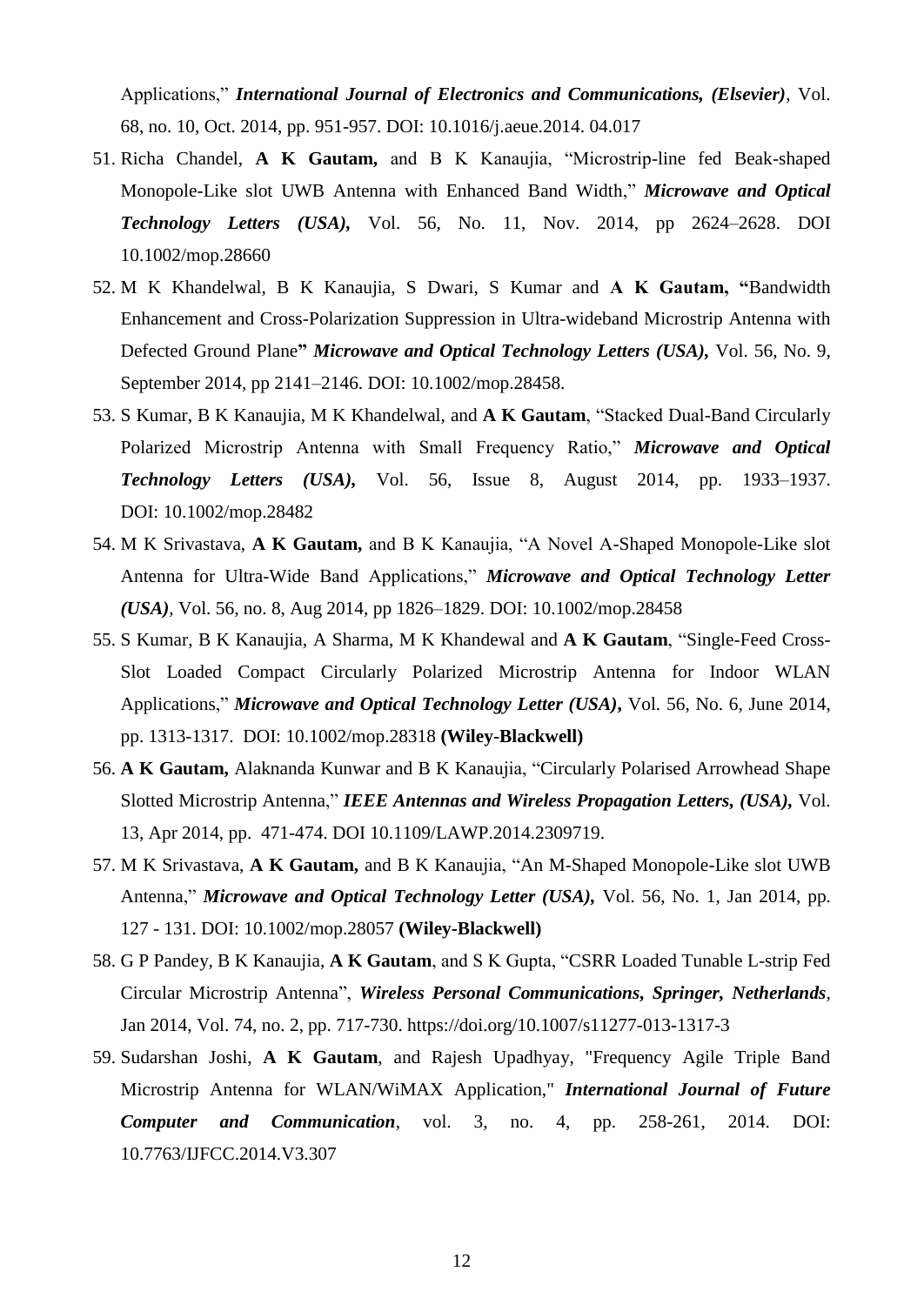- 60. M K Khandewal, B K Kanaujia, and **A K Gautam** "Low Profile UWB Log-Periodic Dipole Antenna for Wireless Communication with Notched Band," *Microwave and Optical Technology Letter (USA),* Vol. 55, No. 12, Dec 2013, pp. 2901-2906. DOI: 10.1002/mop.28000 **(Wiley-Blackwell)**
- 61. **A K Gautam,** Indu and B K Kanaujia, "Dual Band-Notched rectangular Monopole Antenna for Ultrawideband Applications," *Microwave and Optical Technology Letter (USA),* Vol. 55, No. 12, Dec 2013, pp. 3029- 3033. DOI: 10.1002/mop.27947 **(Wiley-Blackwell)**
- 62. **A K Gautam,** Richa Chandel and B K Kanaujia, "A CPW Fed Hexagonal Shape Monopole-Like UWB Antenna," *Microwave and Optical Technology Letter (USA),* Volume 55, Issue 11, Nov 2013, pp. 2582–2587. DOI: 10.1002/mop.27927 **(Wiley-Blackwell)**
- 63. **A K Gautam,** Swati Yadav and B K Kanaujia, "A CPW feed Compact Inverted L-strip UWB Microstrip Antenna," *Microwave and Optical Technology Letter (USA),* Vol. 55, No. 7, July 2013, pp. 1584–1589. DOI: 10.1002/mop.27651 **(Wiley-Blackwell)**
- 64. Ajay Kumar, **A K Gautam,** and Binod Kr Kanujia, "An Annular-Ring Slot Antenna for CP Operation*," Microwave and Optical Technology Letter (USA),* vol. 55, No. 6, June 2013, pp. 1418 - 1422. DOI: 10.1002/mop.27563 **(Wiley-Blackwell)**
- 65. **A K Gautam** and B K Kanujia, "A Novel Dual-Band Asymmetric-slit with DGS Microstrip Antenna for CP Operation," *Microwave and Optical Technology Letter (USA),* vol. 55, No. 6, June 2013, pp. 1198 - 1201. DOI: 10.1002/mop.27547 **(Wiley-Blackwell)**
- 66. G. P Pandey, B K Kanaujia, **A K Gautam**, and S K Gupta, "BST Varactor Loaded Frequency Agile Stacked Circular Microstrip Radiator", *[Wireless Personal Communications,](http://www.springerlink.com/content/0929-6212/) Springer, Netherlands,* Sep 2013, Vol.72, no. 2, pp 1157-1172. DOI 10.1007/s11277-013-1071-6
- 67. **A K Gautam,** Swati Yadav and B K Kanujia, "A CPW feed Compact UWB Microstrip Antenna," *IEEE Antenna & Wireless Letters, (USA)*, vol. 12, March 2013, pp. 151 - 154. DOI: 10.1109/LAWP.2013.2244055
- 68. G P Pandey, B K Kanaujia, **A K Gautam**, and S K Gupta, "Ultra-Wideband L-Strip Proximity Coupled Slot Loaded Circular Microstrip Antenna for Modern Communication Systems", *[Wireless Personal Communications,](http://www.springerlink.com/content/0929-6212/) Springer, Netherlands,* Vol. 70, No. 1, May 2013, pp 139-151. DOI 10.1007/s11277-012-0684-5

#### **Year: 2012**

69. G P Pandey, B K Kanaujia, S K. Gupta, and **A K Gautam**, "Frequency Agile Stacked Circular Microstrip Antenna for Wireless Systems" *International Journal of Advances in Electronics Engineering,* Vol. 2, No. 3, Dec 2012, pp 49-54.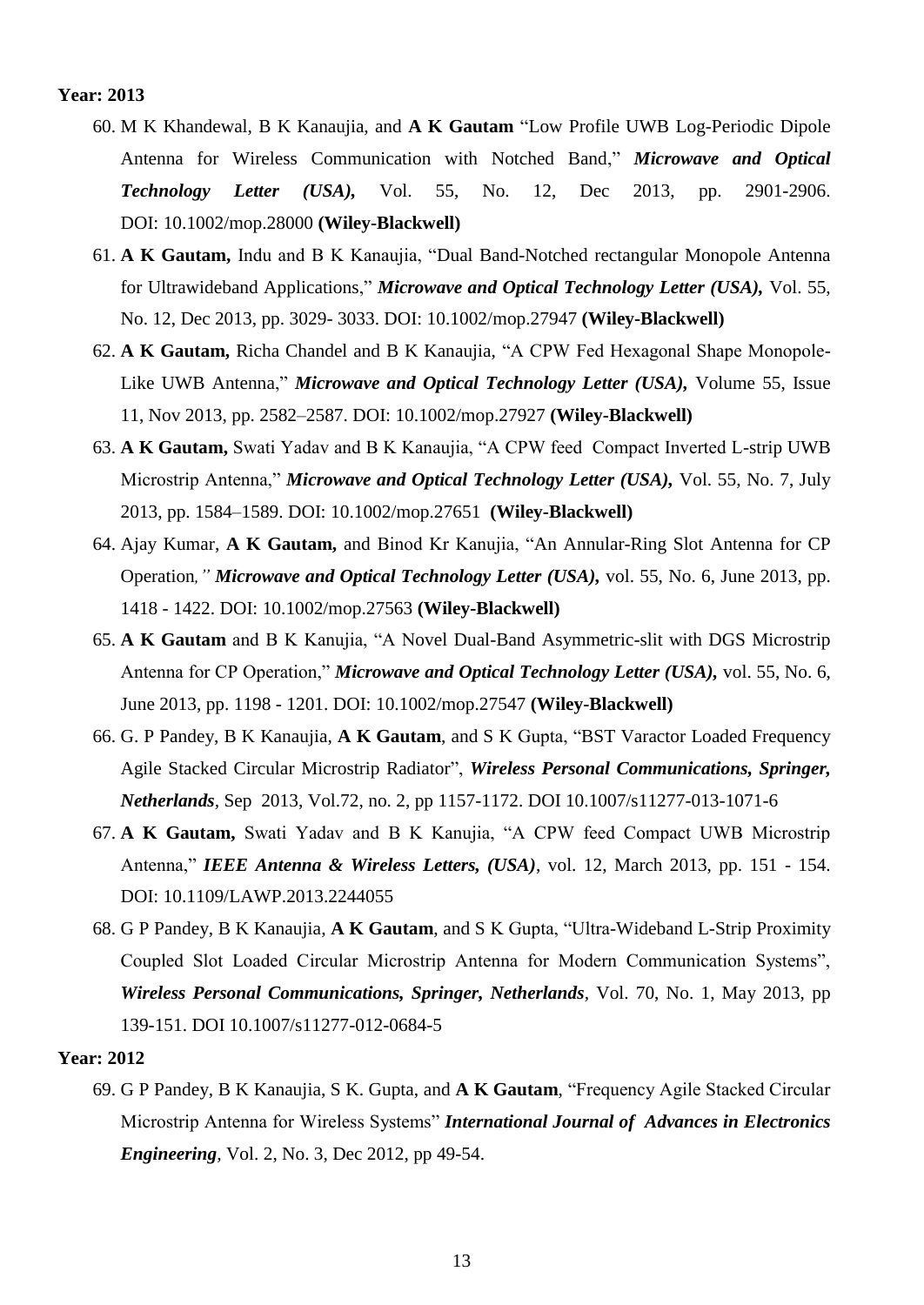- 70. S K Gupta, B K Kanaujia, G P Pandey and **A K Gautam**, "MOS Loaded Circular Microstrip Antenna with Air gap for Modern Communication" *International Journal of Advances in Electronics Engineering,* vol. 2, No. 3, Dec 2012, pp 86-91.
- 71. G P Pandey, B K Kanaujia, S K Gupta, **A K Gautam** and Asok De, "Analysis and Design of Frequency Agile Stacked Circular Microstrip Patch Using Extended cavity Model for Wireless Systems", *International Journal of Microwave and Optical Technology, USA,* Vol.7, No.4, July 2012, pp.268-277.
- 72. G. P Pandey, B K Kanaujia, S K Gupta, and **A K Gautam**, "Analysis and Design of L-strip Proximity Coupled Circular Microstrip Antenna" *Journal of Microwaves, Optoelectronics and Electromagnetic Applications (Brazil),* Vol. 11, No. 1, June 2012, pp. 192-203.
- 73. **A K Gautam** "A Frequency Agile Active Microstrip Antenna for CP Operation" *Microwave and Optical Technology Letter (USA),* vol. 54, No. 9, Sep 2012, pp. 2205-2209. DOI: 10.1002/mop.27033 **(Wiley-Blackwell)**
- 74. **A K Gautam**, Pramod Benjwal and B K Kanaujia, "A Compact Square Microstrip Antenna for Circular Polarization" *Microwave and Optical Technology Letter (USA),* Vol. 54, No. 4, Apr 2012, pp. 897-900. DOI: 10.1002/mop.26746 **(Wiley-Blackwell)**

- 75. **A. K. Gautam,** Rohit Negi and B K Kanaujia, "Square-Ring Microstrip antenna for Circular Polarization Operation", *Journal of Natural & Physical Sciences (India),* Vol. 24, No. 1, pp 1-4, 2011.
- 76. Pramod Benjwal and **A K Gautam**, "Square Microstrip Antenna for Circular Polarization Operation", *International Journal of Computer Applications (USA),* vol. 36, No. 4, Dec 2011, 7-9.
- 77. Aruna Rani and **A K Gautam, "**Design and Development of MSA agent for Rectangular and U Slotted MSA", *International Journal of Computer Applications (USA),* vol. 29, No. 9, Sep 2011, 35-40.
- 78. Y Kumar, A K Singh, B K Kanaujia and **A K Gautam,** "Active Circular Microstrip Antenna Integrated with Gunn Diode", *Global Sci-Tech (India),* vol. 1, No. 1, Jan-March 2009, pp.19- 29.

- 79. **A K Gautam** and B R Vishvakarma, "Frequency Agile Active Microstrip Antenna," *Microwave and Optical Technology Letter (USA),* vol. 49, No. 2, Feb. 2007, pp. 431-434. DOI: 10.1002/mop.22174 **(Wiley-Blackwell)**
- 80. **A K Gautam** and B R Vishvakarma, "Analysis of Varactor Loaded Active Microstrip Antenna," *Microwave and Optical Technology Letter (USA),* vol. 49, No. 2, Feb. 2007, pp. 416-421. DOI: 10.1002/mop.22154 **(Wiley-Blackwell)**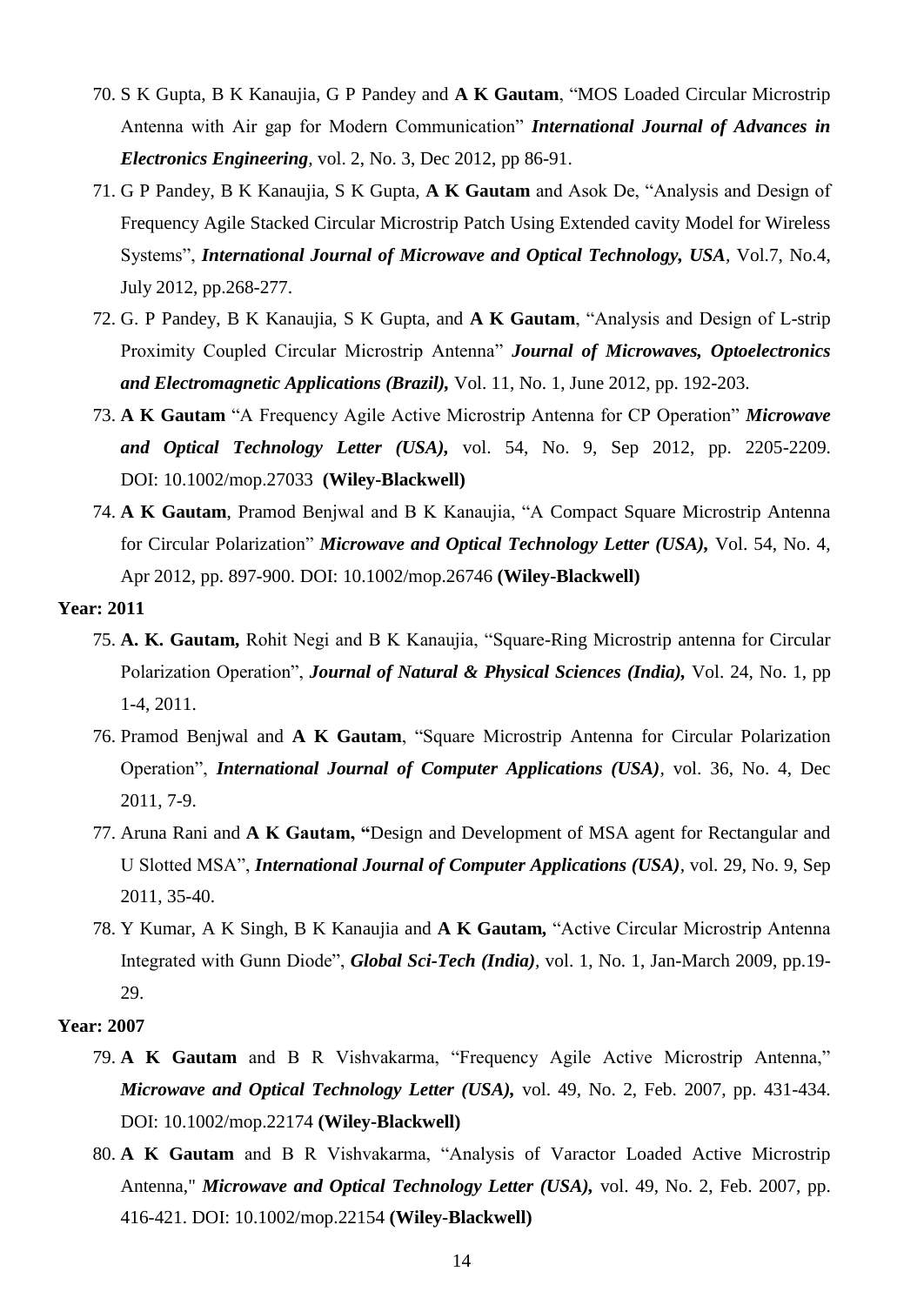- 81. **A K Gautam** and B R Vishvakarma, "Frequency Agile Microstrip Antenna Symmetrically Loaded with Tunnel Diodes," *Microwave and Optical Technology Letter (USA),* vol. 48, No. 9, pp. 1807-1810. Sept. 2006. DOI: 10.1002/mop.21771 **(Wiley-Blackwell)**
- 82. **A K Gautam** and B R Vishvakarma, "MOS Capacitor Integrated Microstrip Antenna," *Indian J. Radio & Space Physics (India),* vol. 35, Feb 2006, pp. 43-47.
- 83. **A K Gautam** and B R Vishvakarma, "Frequency Agile Microstrip Antenna Symmetrically Loaded with Tunnel Diodes," *Indian J. Radio & Space Physics (India),* vol. 35, June 2006, pp. 212-216.
- 84. Sindhu Singh, A K Gautam and C Vishalakshi, "Our Introduction to  $L^{A}T_{E}X$ " The Prac TEX *Journal (USA),* No. 4, 2006, pp 1-5.

#### **INTERNATIONAL/NATIONAL CONFERENCE/SYMPOSIUM**

- 85. Manoj Sharma, Anil Kumar Gautam, Niraj Agrawal, Neeta Singh, "Design of a Novel Dual Band Printed Antenna for Future Mobile Applications", [Third International Conference On](http://email.explara.com/track/click/30064640/in.explara.com?p=eyJzIjoibHhjQ1BDYjN0ckNQcWZSWkxJZUhKM1ljMTNvIiwidiI6MSwicCI6IntcInVcIjozMDA2NDY0MCxcInZcIjoxLFwidXJsXCI6XCJodHRwczpcXFwvXFxcL2luLmV4cGxhcmEuY29tXFxcL2VcXFwvY29jb25ldC0xOVwiLFwiaWRcIjpcIjdhMTE0ZjQ2YTczYTQ4M2Y5NzM3NTFiODg0MjRjNDE5XCIsXCJ1cmxfaWRzXCI6W1wiOTBkYmRiZDJjNTgyZmU2N2JjYTFkYTkzYjc3MDQ2NTQ0N2VhM2E4NlwiXX0ifQ)  [Computing And Network Communications \(CoCoNet19\),](http://email.explara.com/track/click/30064640/in.explara.com?p=eyJzIjoibHhjQ1BDYjN0ckNQcWZSWkxJZUhKM1ljMTNvIiwidiI6MSwicCI6IntcInVcIjozMDA2NDY0MCxcInZcIjoxLFwidXJsXCI6XCJodHRwczpcXFwvXFxcL2luLmV4cGxhcmEuY29tXFxcL2VcXFwvY29jb25ldC0xOVwiLFwiaWRcIjpcIjdhMTE0ZjQ2YTczYTQ4M2Y5NzM3NTFiODg0MjRjNDE5XCIsXCJ1cmxfaWRzXCI6W1wiOTBkYmRiZDJjNTgyZmU2N2JjYTFkYTkzYjc3MDQ2NTQ0N2VhM2E4NlwiXX0ifQ) Indian Institute Of Information Technology and Management, Technopark Road, Technopark Campus Karyavattom, Trivandrum, Dec. 18-21, 2019. Also published in journal: Procedia Computer Science, DOI: 10.1016/j.procs.2020.04.099
- 86. Manoj Sharma, A K Gautam, Neeta Singh, N.S. Garigapati, Niraj Agrawal, "Design of a Novel Dual Band Printed Antenna for Future Mobile Applications," Procedia Computer Science, Volume 171, 2020, Pages 917-923, ISSN 1877-0509, https://doi.org/10.1016/j.procs.2020.04.099.
- 87. Manoj Sharma, Anil Kumar Gautam, Niraj Agrawal, Neeta Singh "A Study on Antenna Testing, Measurement & Qualification" International Conference on Electronics, Telecommunication and Information Processing (ICETIP)
- 88. Niraj Agrawal, A. K. Gautam, R. Mishra, S. Choudhary, "Design of octagonal-shaped CP Antenna for RFID Handheld Reader Applications," in the proceeding of 2020 Springer International Conference on Smart Communication and Imaging Systems (MEDCOM 2020), June 26-27, 2020 at G.L. Bajaj (India), Lecture Notes in Electrical Engineering, vol 721. Springer, Singapore. pp., DOI: [https://doi.org/10.1007/978-981-15-9938-5\\_9](https://doi.org/10.1007/978-981-15-9938-5_9)
- 89. Niraj Agrawal, A. K. Gautam, R. Mishra, S. Choudhary, "Design of Single Fed Dual-Polarized Planar Antenna for Dual-Band Automotive Applications," in the proceeding of 2020 Springer International Conference on Smart Communication and Imaging Systems (MEDCOM 2020), June 26-27, 2020 at G.L. Bajaj (India), Lecture Notes in Electrical Engineering, vol 721. Springer, Singapore. https://doi.org/10.1007/978-981-15-9938-5\_14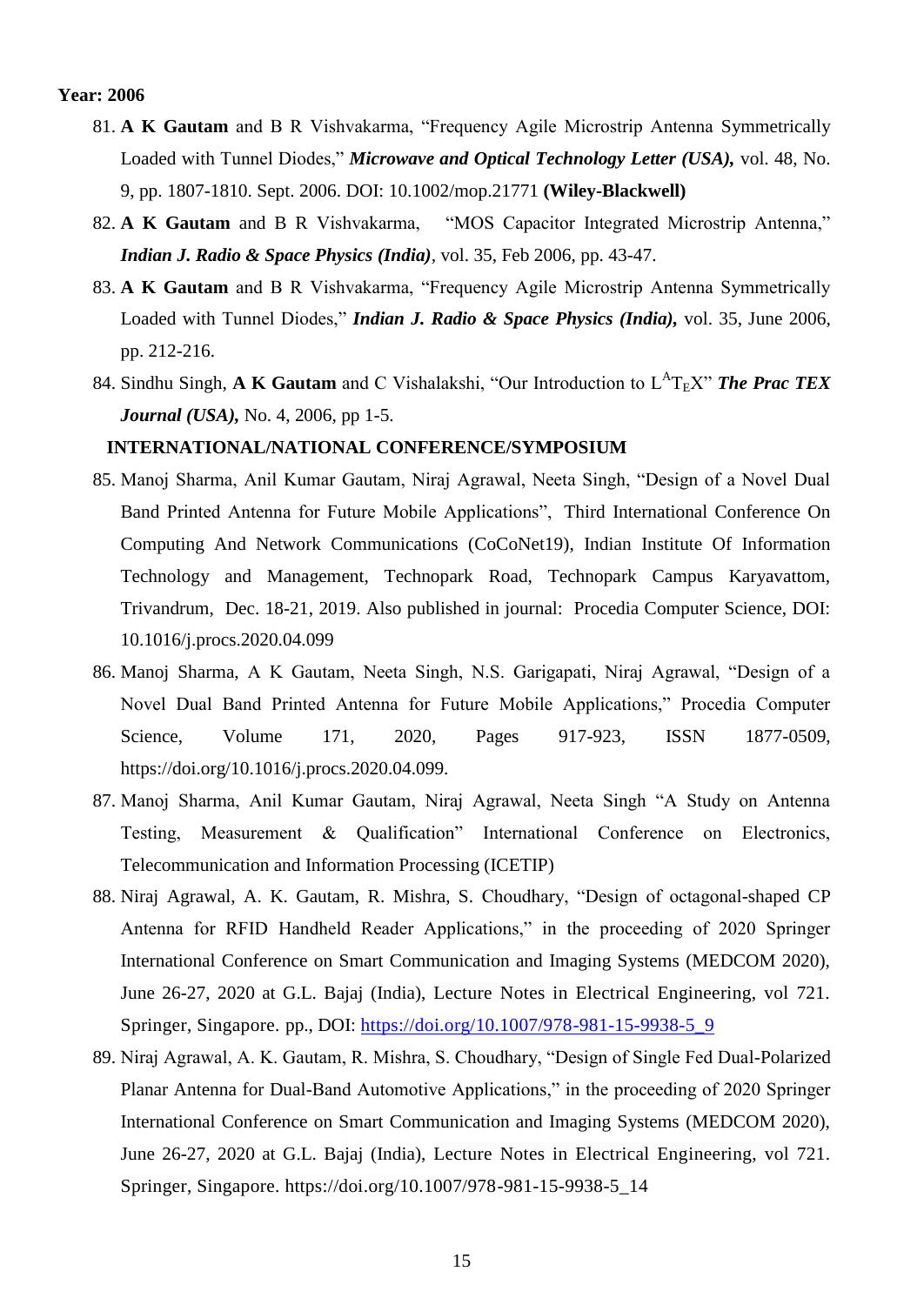- 90. R. K. Maurya, B. K. Kanaujia, A. K. Gautam, S. Chatterji and A. K. Singh, "ANN and ANFIS Model for Design of Triple Band, DGS Triangular Ring Micro-strip Antenna," *2019 6th International Conference on Computing for Sustainable Global Development (INDIACom)*, New Delhi, India, 2019, pp. 1055-1061. <https://ieeexplore.ieee.org/document/8991367>
- 91. Pradeep Kamboj, R S Raw and A K Gautam, "Evaluation of Link Lifetime based Routing Protocol for Vehicular Ad-hoc Networks", in proceedings of the second international conference on information and communication Technology for competitive Strategies (ICTCS" 16), Association of computing Machinery, New York, NY, USA, article 6, 1-5, 2016. DOI: 10.1145/2905055.2905212
- 92. A. Kunwar, **A. K. Gautam** and B. K. Kanaujia, "Triple-band antenna combining Minkowski and modified Sierpinski fractal geometry," *2015 IEEE Applied Electromagnetics Conference (AEMC)*, Guwahati, 2015, pp. 1-2. [10.1109/AEMC.2015.7587075](https://doi.org/10.1109/AEMC.2015.7587075)
- 93. R. Chandel, **A. K. Gautam** and B. K. Kanaujia, "Annular-ring antenna for UWB applications," *2015 IEEE Applied Electromagnetics Conference (AEMC),* Guwahati, 2015, pp. 1-2. doi: 10.1109/AEMC.2015.7509188
- 94. S. Yadav, **A. K. Gautam** and B. K. Kanaujia, "Design of dual band-notched UWB antenna," *2015 IEEE Applied Electromagnetics Conference (AEMC)*, Guwahati, 2015, pp. 1- 2.doi: 10.1109/AEMC.2015.7509167
- 95. Danish Rashid, Sachin Kumar, B. K. Kanaujia and **A. K. Gautam,** "Compact Cross Shaped Slit Circularly Polarized Microstrip Antenna for GNSS Applications," **2014 International Conference on Computational Intelligence and Communication Networks (CICN)**, pp.30- 32, 14-16 Nov. 2014. DOI: 10.1109/CICN.2014.18
- 96. Richa Chandel**, A. K. Gautam,** and Binod Kr Kanujia, "A CPW-Fed Diamond Shape UWB Monopole Antenna with Dual Band-Notched Characteristic**,"** *Research and innovation in Electronics and Communication Engineering, Noida Institute of Engineering and Technology, Greater Noida*, 10 Oct 2014.
- 97. Alaknanda, **A. K. Gautam,** and B K Kanaujia, "A Dual-Band Microstrip Antenna for Bluetooth, WLAN and WiMAX Applications," *Research and innovation in Electronics and Communication Engineering, Noida Institute of Engineering and Technology, Greater Noida,* 10 Oct 2014.
- 98. B K Kanaujia, G P Pandey and **A K Gautam**, "Capacitive Coupled Wide Frequency Notched MSA" in the proceedings of 2013 *IEEE Antenna and Propagation Society International Symposium (APSURSI),* July 7- 13, 2013 at Orlando, Florida (USA), pp. 212 – 213, DOI: 10.1109/APS.2013.6710767.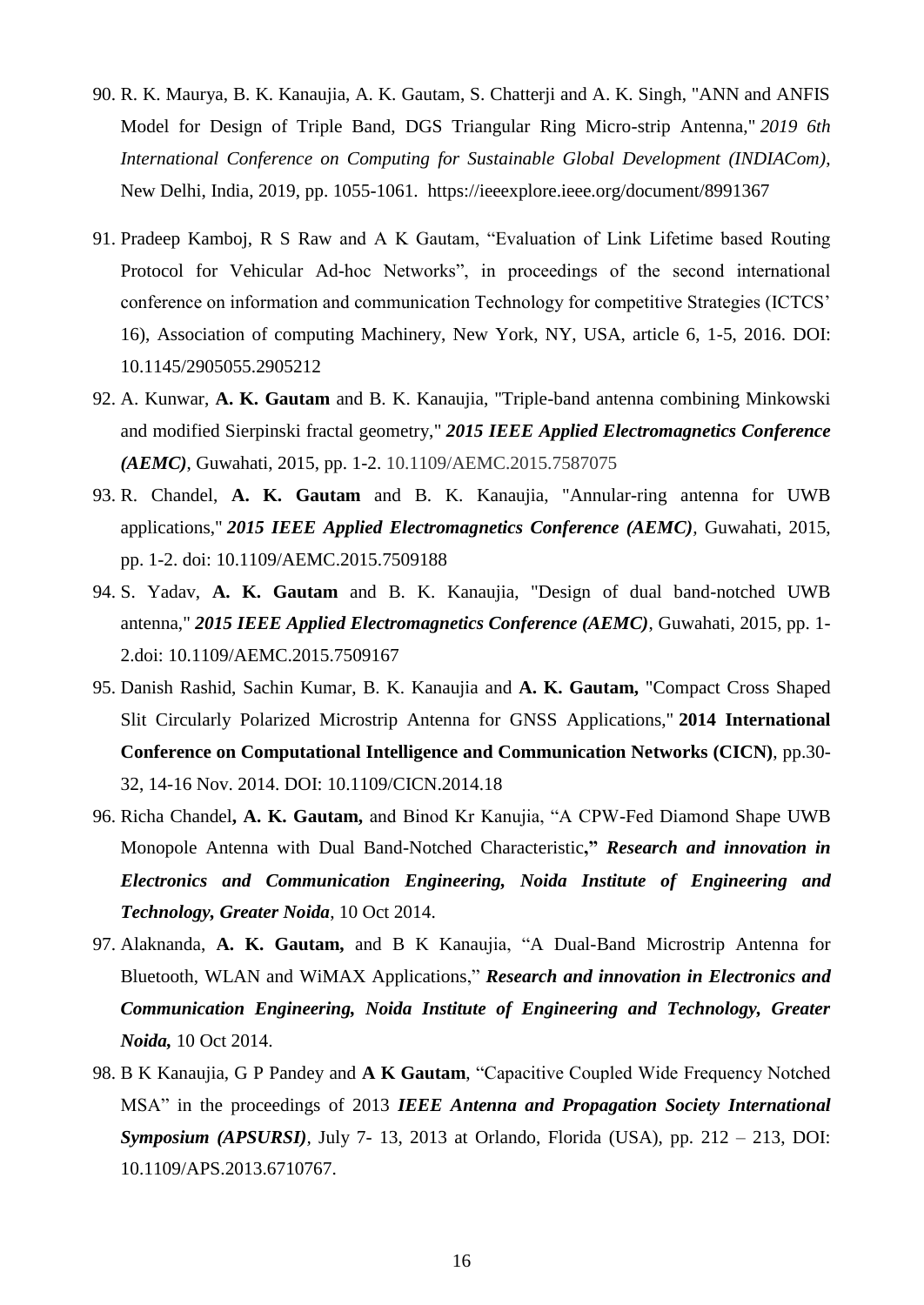- 99. **A. K. Gautam,** Swati Yadav and B K Kanaujia, "An Inverted L-Strip UWB Microstrip Antenna," in the proceedings of 2013 *IEEE Antenna and Propagation Society International Symposium (APSURSI),* July 7- 13, 2013 at Orlando, Florida (USA), pp. 584 – 585, DOI: [10.1109/APS.2013.6710952.](http://dx.doi.org/10.1109/APS.2013.6710952)
- 100. **A. K. Gautam,** Richa Chandel and B K Kanujia, "A CPW Fed Hexagonal Shape Monopole-Like UWB Antenna," in *the proceedings of IEEE Indian Antenna Week, IAW* 2013**,** 03-07 June 2013 at MIT, Aurangabad (India).
- 101. M K Shrivastava, A K Singh and **A K Gautam**, "A CPW-FED Monopole-Like Slot Antenna for UWB Applications," in the proceedings of *IEEE 2012 (CODIS) International Conference on Communication, Devices and Intelligent Systems*, 28-29 Dec 2012, at Kolkata **(India)**, pp. 559-561.
- 102. M K Shrivastava, **A K Gautam** and A K Singh, "A CPW-FED Monopole-Like Slot Antenna", in the proceedings of *IEEE 2012 International Conference on Communication, Devices and Intelligent Systems (CODIS)*, 28-29 Dec 2012, at Kolkata **(India)**, pp. 239-241.
- 103. **A K Gautam,** Ajay Kumar, Rohit Negi and B K Kanaujia, "An Annular-Ring Slot Antenna with pair truncated corners for CP Operation," in the proceedings of *IEEE 2012 International Conference on Communication, Devices and Intelligent Systems (CODIS),* 28-29 Dec 2012, at Kolkata **(India)**, pp. 544-546.
- 104. **A K Gautam,** Sudarshan Joshi, Rohit Negi and B K Kanaujia, "Design of Quad Band 2×2 Planar Microstrip Array," in the proceedings of *IEEE 2012 International Conference on Communication, Devices and Intelligent Systems (CODIS),* 28-29 Dec 2012, at Kolkata **(India)**, pp. 199-201.
- 105. **A. K. Gautam,** Rohit Negi and B K Kanaujia, "Square Ring Microstrip Antenna for Circular polarization," in the proceedings of 2012 *IEEE Asia-Pacific Conference on Antennas and Propagation (APCAP2012)***,** 27-29 August 2012, at **Singapore,** pp. 263-264.
- 106. Ajay Kumar and **A K Gautam**, **"**Circularly Polarized Wide Band Annular Ring Slot Antenna", Proceeding of *IEEE international conference on Electronics Computer Technology, ICECT 2012*, April 6-8, 2012 at Kanyakumari, India, pp 636-638.
- 107. **A K Gautam**, P. Benjwal and B K Kanaujia, "Active Microstrip Antenna for Circular Polarization", Proceeding of *IEEE Applied Electromagnetic Conference (AEMC) and 2011 IEEE Indian Antenna week (IAW)*, Kolkata, India, December 18-22, 2011, pp 1-4.
- 108. R. K. Maurya, Binod K. Kanaujia, **A. K. Gautam,** and A. K. Singh**,** "Frequency Agile Rectangular Microstrip Antenna with Symmetrically Loaded IMPATT Diode", Proceeding of *ICRS-2208", ICRS Jodhpur (India),* 27 -29 Feb 2008.
- 109. **A. K. Gautam** and B. R. Vishvakarma, "MOS Capacitor Loaded Active Microstrip Antenna*," Proc. APSYM, -2006, Cochin, (India),* 2006, APSYM-2615.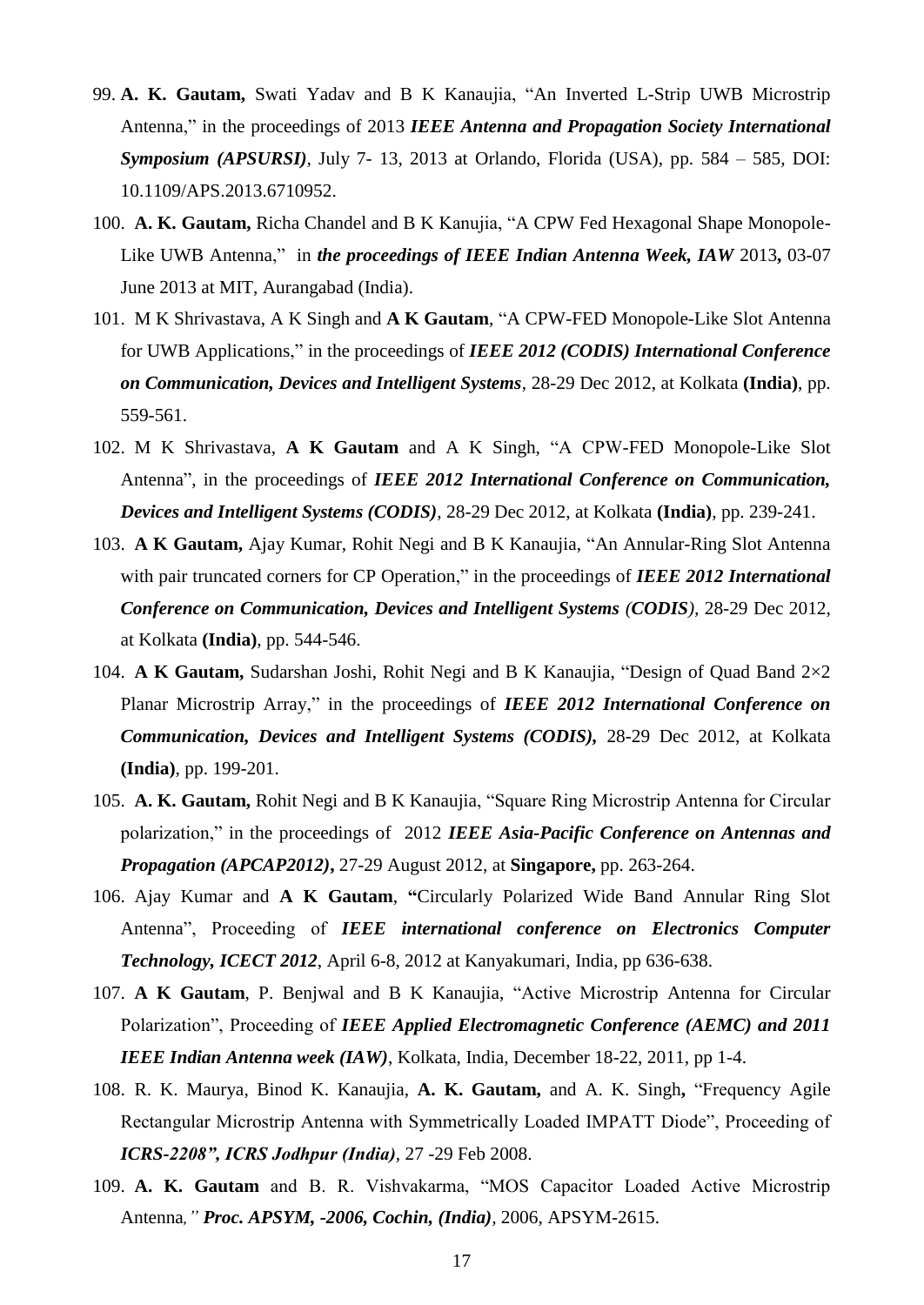- 110. **A. K. Gautam** and B. R. Vishvakarma, "Gap-coupled Frequency Agile Active Microstrip Antenna," *IEEE Antennas and Propagation Society International Symposium 2006, (URSI-2006)***, Albuquerque, New Mexico, (USA),** pp. 3613 - 3616, July 9-14, 2006.
- 111. **A. K. Gautam** and B. R. Vishvakarma, "MOS Capacitor Integrated Stacked Microstrip Antenna," *International Conference for Intelligent Systems (ICIS 2005), Kuala Lumpur, Malaysia,* ICIS-176, December 1-3, 2005.
- 112. **A K Gautam** and B. R. Vishvakarma, "Noise Comparison in Active Microstrip Antenna," Proceeding of ELECTRO-2005 "Emerging Trends in Electronics", *Institute of Technology, BHU, Varanasi, (India),* pp. 338-341, Feb. 2-5 2005.
- 113. **A. K. Gautam** and B. R. Vishvakarma, "A Microstrip antenna symmetrically loaded with tunnel diodes," National Conference on "Impact of Electronics and Communication on Rural Development," *Chouksey Engineering College. Bilaspur,* (C.G.), Dec. 13-14, 2005, **(India)**.

#### **COMMUNICATED/UNDER MAJOR REVIEW**

- 114. Priyanka Garg, **A K Gautam,** and K Rambabu, "Design of Triple Band Slot Antenna for WLAN/WiMAX bands for MIMO Application", *IEEE Transaction on Antennas and Propagation (USA),* Major review on 23 Feb 17.
- 115. **A K Gautam**, Niraj Agrawal, Ankit Shukla, N Z Rizvi, "Compact 4x4 Massive-MIMO Antenna for UWB application with dual band-notched characteristics"**,** International Journal of RF and Microwave computer-aided engineering*,* Communicated on 01 Apr 2020.
- 116. Awaneendra Kumar Tiwari, Niraj Agrawal and A.K Gautam, "Solution Processable High-Performance White Organic Light Emitting Diode Based on Hybrid Hole Injection Layer", IEEE Transactions on Nanotechnology, communicated on 15 Nov 2019.
- 117. Ajay Kumar and **A K Gautam**, " Design of Broadband Circularly Polarized Key-shaped Planar Antenna for ISM RFID Application" International Journal of RF and Microwave Computer-Aided Engineering*,* **communicated on 23rd Dec 2019.**
- 118. Niraj Agrawal, A K Gautam, K Rambabu, "Design and Analysis of Broadband Circularly Polarized Compact Planar Antenna for 2.45 GHz RFID Handheld Reader Applications" *IET Microwave, Antennas and Propagation,* **communicated on 19 May 2020.**

#### **BOOKS PUBLISHED:**

| $\mathbf{i}$ . | Principles of Communication    | S. K. Kataria & Sons, New Delhi (India)<br>ISBN: 81-85749-11-6     |
|----------------|--------------------------------|--------------------------------------------------------------------|
| ii.            | Communication Systems Vol. I,  | S. K. Kataria & Sons, New Delhi (India)<br>ISBN: 81-88458-85-6     |
| iii.           | Communication Systems Vol. II, | S. K. Kataria & Sons, New Delhi (India)<br>ISBN: 978-93-5014-306-3 |
| iv.            | Digital Integrated Circuits    | S. K. Kataria & Sons, New Delhi (India)<br>ISBN: 9788188458097     |
| V.             | Switching Theory,              | S. K. Kataria & Sons, New Delhi (India)<br>ISBN-10: 8188458309     |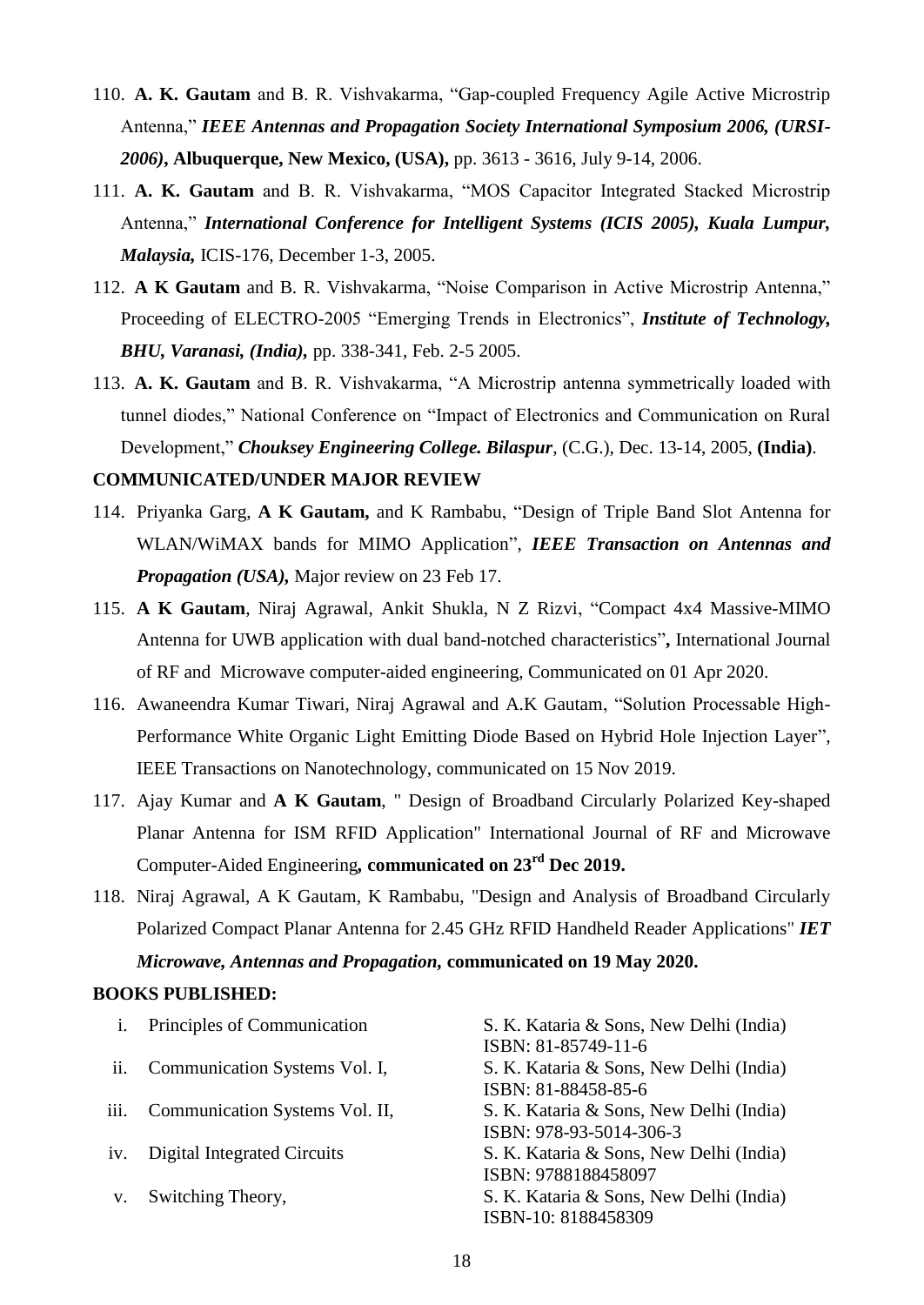| V1.               | Switching Theory and Logic Design                     | S. K. Kataria & Sons, New Delhi (India)                                              |
|-------------------|-------------------------------------------------------|--------------------------------------------------------------------------------------|
| vii.              | Microprocessors & Applications,                       | ISBN: 81-88458-30-9<br>S. K. Kataria & Sons, New Delhi (India)                       |
| viii.             | Antenna and Wave Propagation,                         | ISBN: 9788188459139<br>S. K. Kataria & Sons, New Delhi (India)<br>ISBN 9788188458042 |
| $\overline{1}X$ . | Pulse & Digital Electronics,                          | S. K. Kataria & Sons, New Delhi (India)<br>ISBN 8188458937                           |
| X.                | Microwave & Radar Engineering,                        | S. K. Kataria & Sons, New Delhi (India)<br>ISBN: 818845818X                          |
| XI.               | <b>Digital Electronics</b>                            | S. K. Kataria & Sons, New Delhi (India)<br>ISBN 978-93-80027-88-3                    |
| xii.              | Antenna, wave propagation<br>& Television Engineering | S. K. Kataria & Sons, New Delhi (India)<br>ISBN 978-93-5014-154-0                    |
| Xiii              | <b>Digital Electronics</b>                            | Khanna Book Publishing Co. (P) Ltd.<br>ISBN 978-93-81068-91-5                        |
| Xiv               | <b>Advance Microprocessor</b>                         | Khanna Book Publishing Co. (P) Ltd.<br>ISBN 978-93-81068-92-2                        |

#### **Reviewer**

- 1. IEEE transactions on Antenna and wave Propagation (USA)
- 2. IEEE transactions on Microwave Theory and Techniques (USA)
- 3. IEEE Antenna and wave Propagation Letters (USA)
- 4. IEEE transactions on Microwave Theory and Techniques Letters (USA)
- 5. AEU- International Journal of Electronics and Communications, (Elsevier)
- 6. IET Microwave, Antenna and Propagation (UK)
- 7. IET Electronics Letters (UK)
- 8. International Journal of Electronics (UK)
- 9. Personal and wireless communication, Springer, (Netherland)
- 10. International Journal of RF and Microwave Computer-Aided Engineering, (USA)
- 11. Microwave and Optical Technology Letters (USA)
- 12. International Journal of Antenna and Propagation, (Singapore)
- 13. International Journal of Microwave and Wireless Technologies (UK)
- 14. Institution of Electronics and Telecomm Engineers, Technical Review (UK)
- 15. Journal of RF-Engineering and Telecommunications, (Berlin)
- 16. Journal of Electromagnetic Waves and Applications, Taylor & Francis (UK)
- 17. International Journal of Radio Science and Physics & Francis (UK)
- 18. Frequenz journal

#### **SPONSERED PROJECT**

1. Rs. 0.93 Lacks funded by AICTE ATAL academy to conduct one-week online faculty development program on *"***Antenna: Design, Fabrication and Measurement***"* from Aug 02-06, 2021.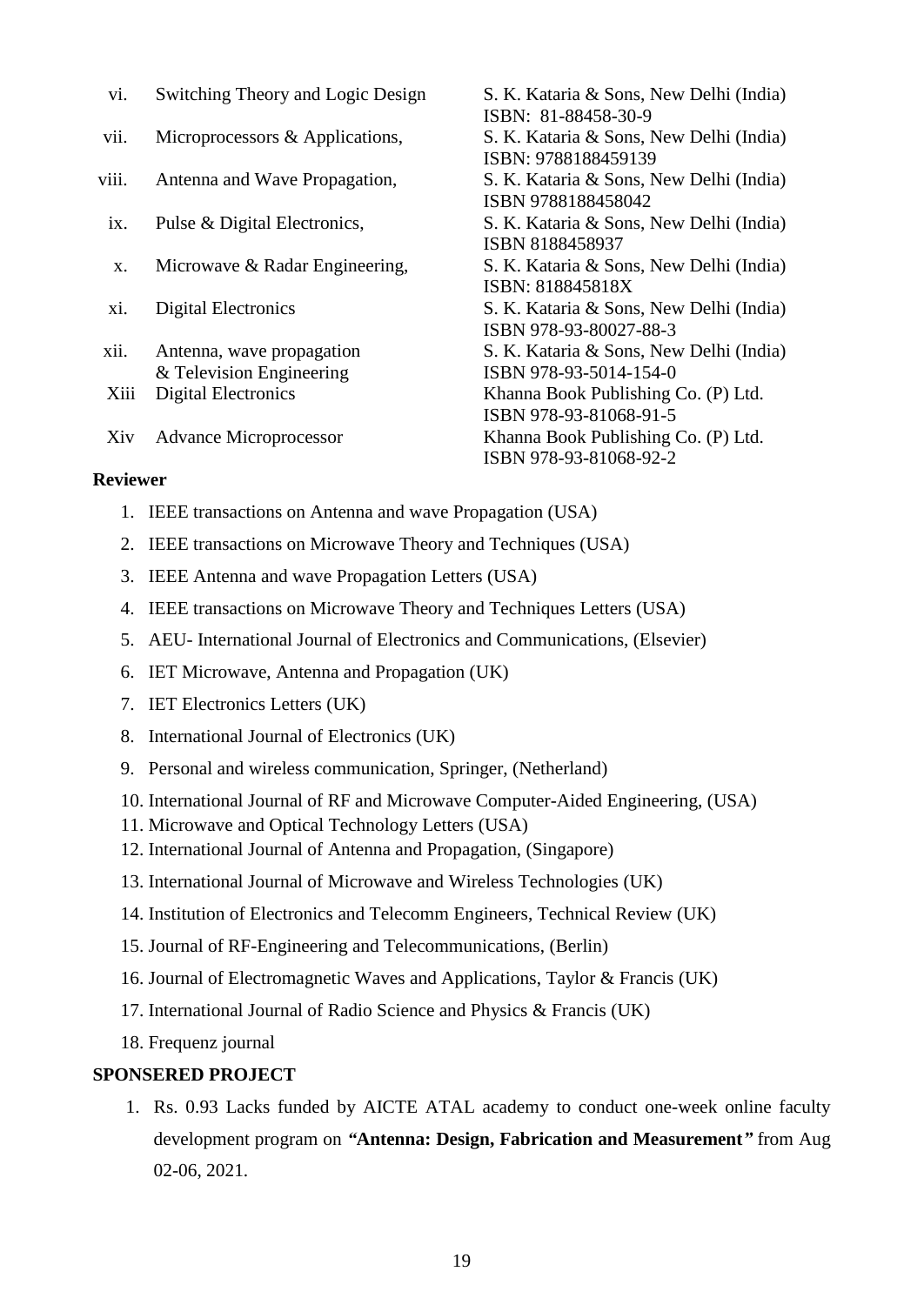#### **FDP/WORKSHOPS/STC/CONFERENCE ORGANIZED**

- 1. Coordinator, one-week online faculty development program on *"Antenna: Design, Fabrication and Measurement"* sponsored by AICTE ATAL academy and organized by Department of Electronics and communication Engineering, G B Pant Institute of Engineering and Technology, Pauri Garhwal (UK) from Aug 02-06, 2021.
- 2. Convener, one-week online faculty development program on *"Information and Communication Technology (ICT) Tools for Teaching/Learning" sponsored by TEQIP-III and* organized as Department of Electronics and communication Engineering, G B Pant Institute of Engineering and Technology, Pauri Garhwal (UK) from Dec 14-18, 2020.
- 3. Convener, two-week online faculty development program on *"Recent research trends on Electronics and Communication Engineering" sponsored by TEQIP-III and* organized as Department of Electronics and communication Engineering, G B Pant Institute of Engineering and Technology, Pauri Garhwal (UK) from Aug 18-28, 2020.
- 4. Technical Program Chair of International conference on **"Smart, Machine Intelligence and real time (SMART) Computing-2020**, hosted by G B Pant Institute of Engineering and Technology, Pauri Garhwal (UK), sponsored by TEQIP-III from **26-27 June, 2020.**
- 5. Convener, one-week workshop on *"Antenna: Design, fabrication and Measurement Technologies" sponsored by TEQIP-III and* organized as Department of Electronics and communication Engineering, G B Pant Institute of Engineering and Technology, Pauri Garhwal (UK) from Nov 25-29, 2019.
- 6. Convener, one-week Short-term Course on *"FPGA and Mentor Graphics Tools" sponsored by TEQIP-III and* organized as Department of Electronics and communication Engineering, G B Pant Institute of Engineering and Technology, Pauri Garhwal (UK) from October 10-14, 2019.

### **FDP/WORKSHOPS/ORIENTATION COURSE ATTENDED**

- 1. Online **orientation training programme for mentors** organized by AICTE under National Initiative for Technical Teachers Training from 01 Feb-05 Feb 2021.
- 2. TEQIP-II sponsored *"Management Capacity Enhancement Programme for Administrator"* held during Jan 13-17, 2014 at Indian Institute of Management, Lucknow (Noida Campus).
- 3. AICTE recognized Short Term Programme on *"Induction Training Programme through ICT*" conducted by National Institute of Technical Teachers Training and Research (Ministry of HRD, Government of India), Chandigarh, India from July 8-12, 2013 at G B Pant Engineering College, Pauri.
- 4. Workshop on *"Advanced Antenna Technology" 2013 IEEE Indian Antenna week (IAW)",* organized by IEEE AP-MTT Calcutta Chapter at Hyatt Regency Kolkata, **India**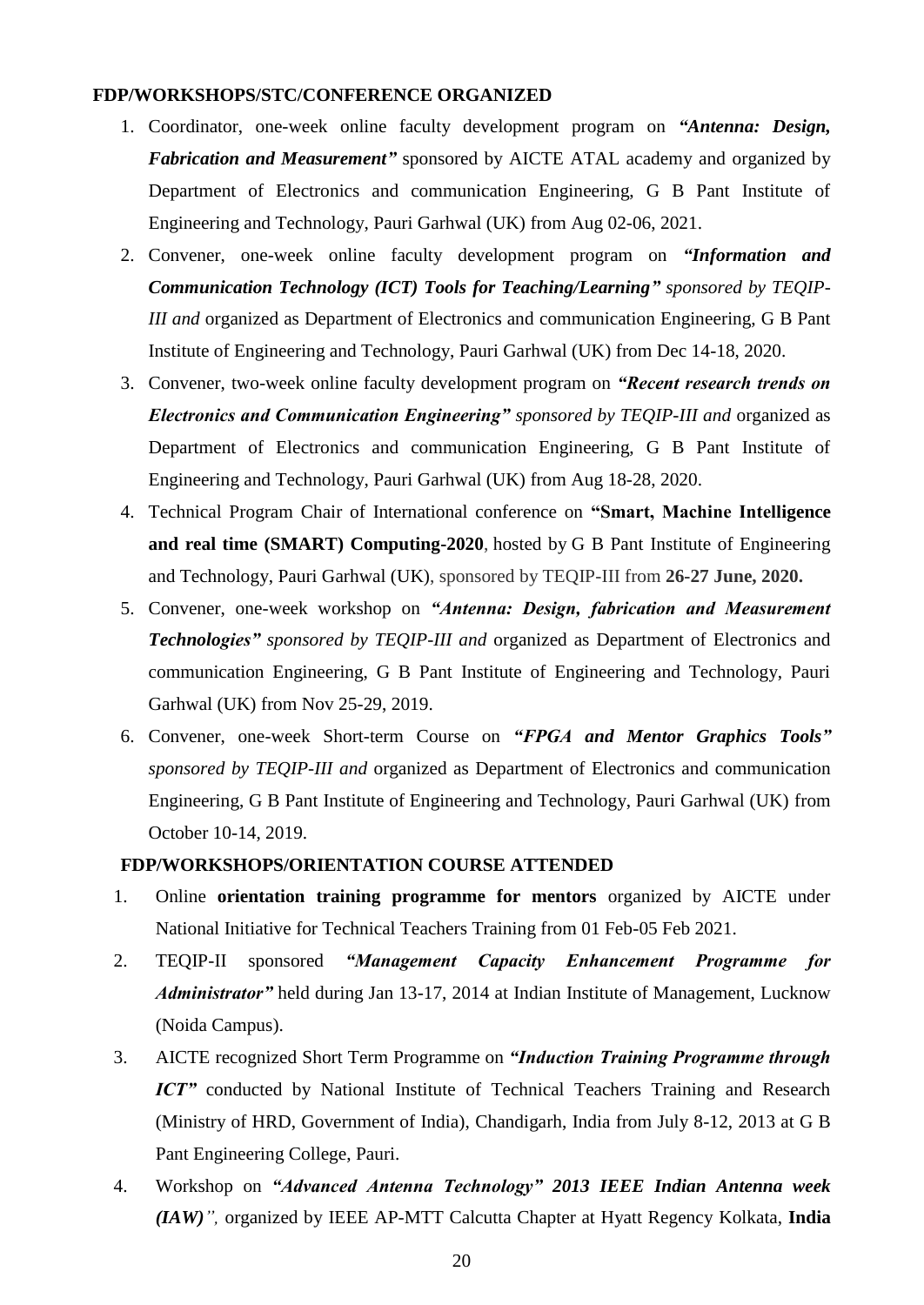**in association of MIT, Aurangabad** from June 03-07, 2013 at Welcomhotel Rama International, Aurangabad.

- 5. Workshop on *"Effective Teaching through Case Study Methodology"* conducted by Department of Management Studies from March 22-24, 2013 at Indian Institute of Technology, Delhi.
- 6. Faculty Development Programme on *"Signal Processing and Communication engineering with emphasis on hands-on lab exercises"* conducted at Ambedkar Institute of Technology, New Delhi India, of two weeks duration from  $27<sup>th</sup>$  January 2009 to  $07<sup>th</sup>$ February 2009.
- 7. Short Term Training Programme on  $"L^AT_EX"$  conducted by the Centre for Bioinformatics, School of Biotechnology, from February 28-March 05, 2005 at, Faculty of Science, Banaras Hindu University, Varanasi, India.
- 8. Short Term Programme on *"Induction Programme for Faculty of Engineering College"* conducted by the Education & Educational Management Department from December 9- 20, 2002 at National Institute of Technical Teachers Training and Research (Ministry of HRD, Government of India), Chandigarh, India.

### **CONFERENCE ATTENDED**

- 1. As Technical Session Chair2021 IEEE International Conference on Computing, Power and Communication Technologies **(GUCON-2021),** hosted by University of Kuala Lumpur 7, Jalan Kerinchi, Bangsar South, 59200 Kuala Lumpur, Wilayah Persekutuan Kuala Lumpur, Malaysia on 26.09.2021
- 2. Participated in International Conference on **Digital Pedagogies**, organized by JIS Group Educational Initiatives, Kolkata at AICTE, New Delhi, India April 1-2, 2019,
- 3. As a Keynote Speaker and Technical Session Chair, International Conference on **Advancement in Technologies & its applications in Current Era**, hosted by Bipin Tripathi Kumaon Institute of Technology, Dwarahat, Almora, sponsored by TEQIP-III from **06-07 April, 2018.**
- 4. As Technical Session Chair, **International Conference on Innovations in Control, Communication and Information Systems (ICICCI-2017),** hosted by United College of Engineering and Research, Greater Noida technically co-sponsored by IEEE UP Section, in association with Asian Institute of Technology, Bangkok, Thailand on 12.8.2017
- 5. As Technical Session Chair, IEEE sponsored 7th International Conference "**Confluence 2017-** themed on **Cloud Computing and Big Data** organized by **Department of CSE,** Amity School of Engineering and Technology, Amity University, Uttar Pradesh in collaboration with EMC Corporation from  $12<sup>th</sup>$ -13<sup>th</sup> January, 2017.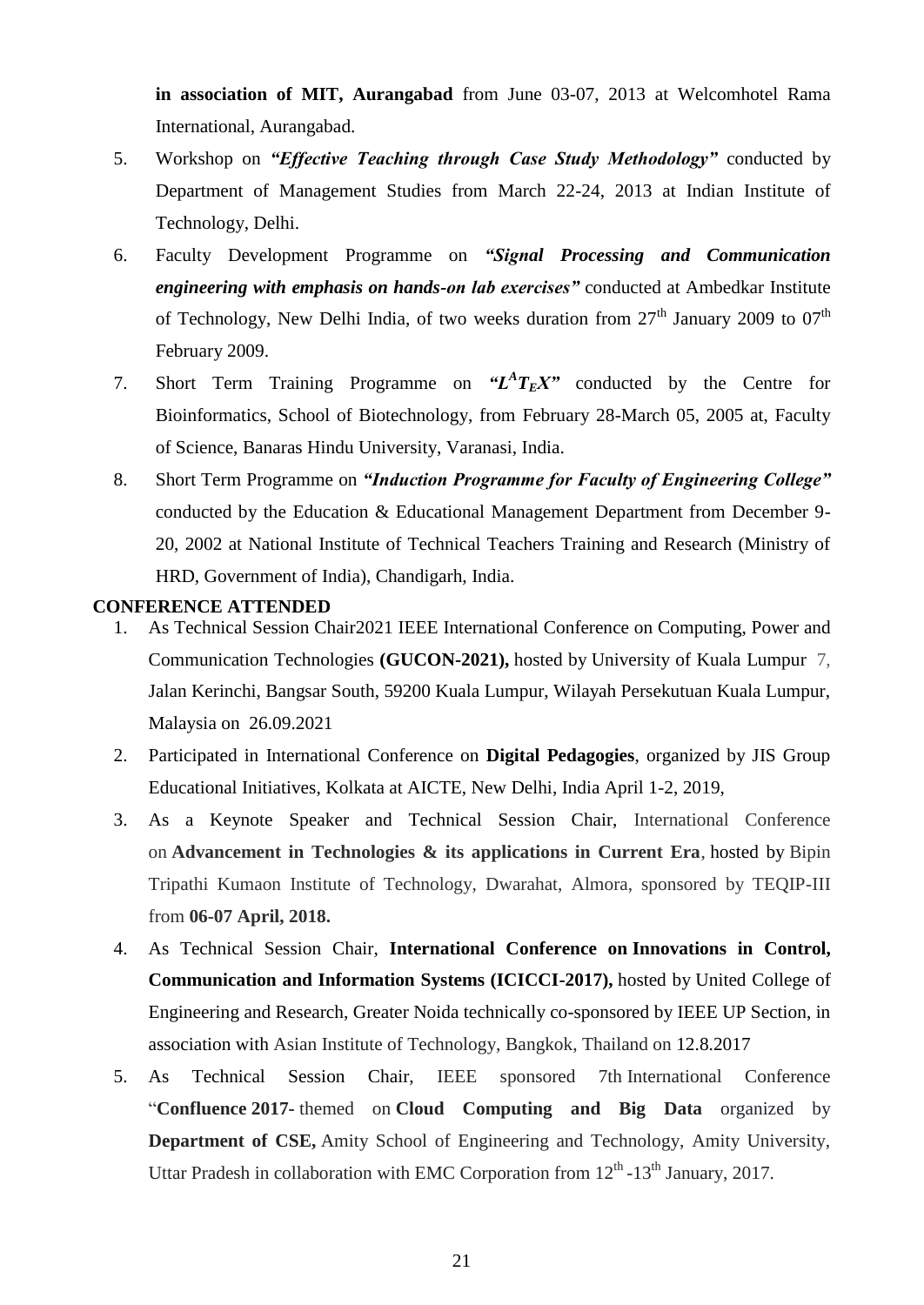- 6. As Technical Session Chair, IEEE International Conference on **Advances in Computing, Communication and Automation** (ICACCA -2016) organized by Tula"s Institute, Dehradun 20 April 2016.
- 7. Symposium *"IEEE Applied Electromagnetic Conference (AEMC) 2015",* Dec 18-21, 2015 organized by IIT Guwahati and Kolkata Chapter of IEEE AP/MTT at Indian Institute of Guwahati, **India**.
- 8. Chief Guest in seminar on *"Role of Electronics in Automation & Biomedical Engineering"* on Oct 31, 2015 conducted by Department of Electronics and Communication Engineering at SRMS University, Bareilly, UP.
- 9. Technical Session Chair, symposium *"Research and innovation in Electronics and Communication engineering"* organized by Noida Institute of Engineering and Technology, Greater Noida, 10 Oct 2014.
- 10. Symposium *"2012 IEEE Asia-Pacific Conference on Antennas and Propagation (APCAP2012),* August 27-29, 2012 organized by Institute for Info-comm. Research and Nanyang Technological University**, Singapore**. (Paper presented)
- 11. Symposium *"2012 IEEE International Conference on Communication, Devices and intelligent Systems (CODIS)"*, December 28-29, 2012 organized by [IEEE](http://www.ewh.ieee.org/r10/calcutta/comsoc)  [Communications Society \(COMSOC\) Kolkata Chapter](http://www.ewh.ieee.org/r10/calcutta/comsoc) at Jadavpur University, Kolkata, **India**. (Paper presented)
- 12. Symposium *"IEEE Applied Electromagnetic Conference (AEMC) and 2011 IEEE Indian Antenna week (IAW)",* December 18-22, 2011 organized by IEEE AP-MTT Calcutta Chapter at Hyatt Regency Kolkata, **India**. (Paper presented)
- 13. Symposium *"Electro-2005 Emerging Trends in Electronics"* Feb 3-5, 2005 organized by Department of Electronics Engineering, Institute of Technology, Banaras Hindu University, Varanasi, India. (Paper presented)

## **RESOURCE PERSON/EXPERT LECTURE/TALK**

- 1. Delivered an expert lecture on "Technological concepts and design consideration of circularly polarized antennas for automotive applications" in the One Week Faculty Development Program on **"***Antenna Design and Microwave Applications"* from August 23–27, 2021, organized by the Department of Electronics Engineering, Harcourt Butler Technical University, Kanpur.
- 2. Delivered expert talk on Circularly Polarised antennas for Automotive Applications and Contributed as Resource Person in AICTE Training and Learning (ATAL) Academy Online Elementary FDP on **"Modern Antenna Technologies for Futuristic Wireless Communication Systems"** at Guru Jambheshwar University of Science and Technology, Hisar, Haryana-125001 from 20/08/2021 to 24/08/2021.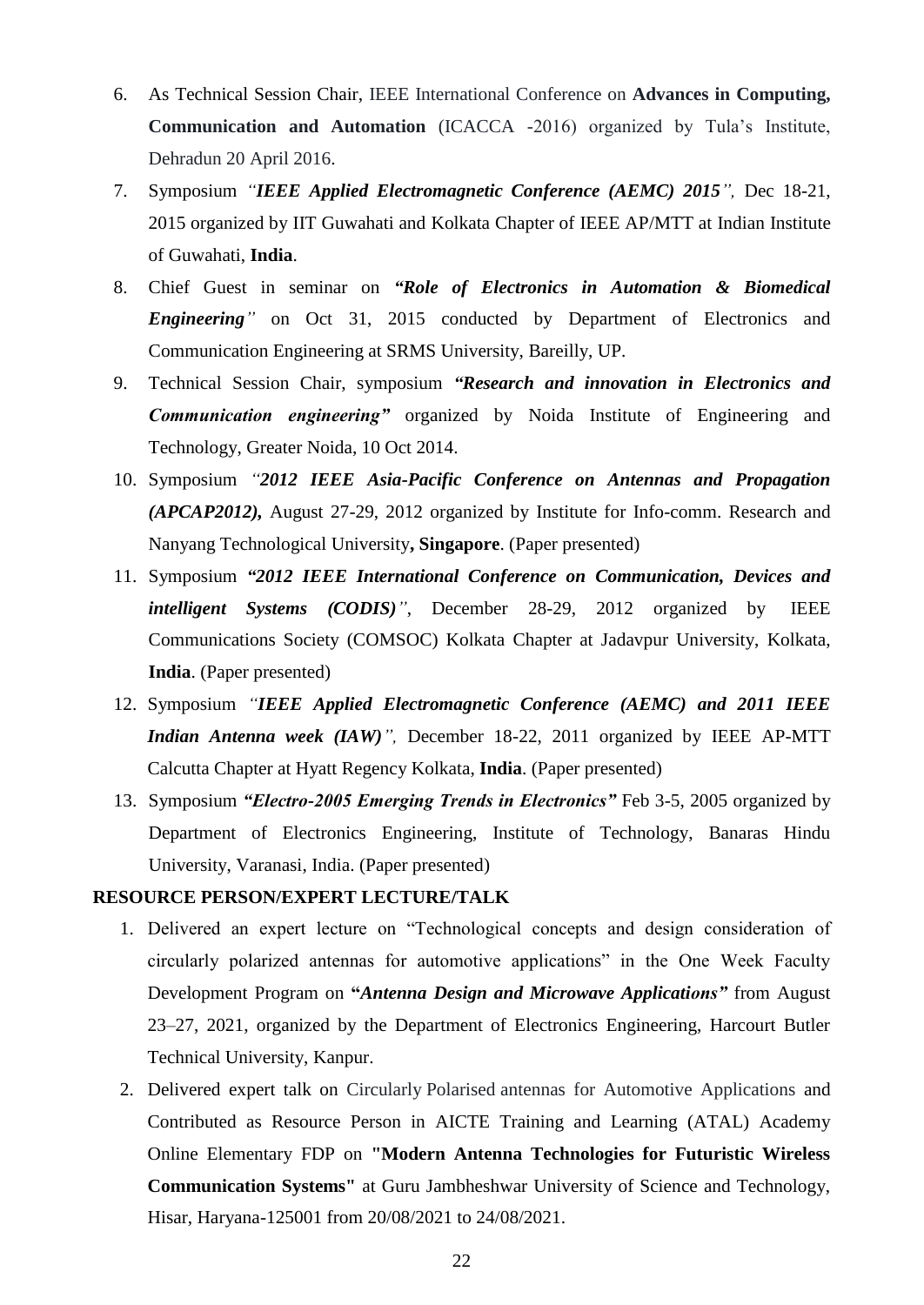- 3. Delivered expert talk on Introduction to Microstrip Antenna and Contributed as Resource Person in AICTE Training and Learning (ATAL) Academy Online Elementary FDP on *"Antenna: Design, Fabrication and Measurement"* at Department of Electronics and communication Engineering, G B Pant Institute of Engineering and Technology, Pauri Garhwal (UK) from Aug 02-06, 2021.
- 4. Delivered expert talk on "Circularly Polarized Antennas for Automotive Applications" and contributed as resource person in AICTE-MHDR sponsored Online Short-Term Training Programme (STTP) on *"Design and Simulation of Miniature Antennas for IoT Applications-DSMAIA-2020"* organized by Department of Electronics & Telecommunication Engineering, MGVR Engineering College (Autonomous), Vizianagaram from 23rd November, 2020 to 28th November, 2020.
- 5. Contributed as resource person in two-week online faculty development program on *"Recent research trends on Electronics and Communication Engineering" sponsored by TEQIP-III and* organized as Department of Electronics and communication Engineering, G B Pant Institute of Engineering and Technology, Pauri Garhwal (UK) from Aug 18-28, 2020.
- 6. Keynote talk on Design of Broadband Planar Antenna for future 5G and Remote Sensing Satellite Link Applications in International Conference on on **"Smart, Machine Intelligence and real time (SMART) Computing-2020**, hosted by G B Pant Institute of Engineering and Technology, Pauri Garhwal (UK), sponsored by TEQIP-III from **26-27 June, 2020.**
- 7. Delivered expert talk on CP antennas for Automotive Applications at one-week Faculty Development Program on *"Recent Advances in RF and Microwave Engineering"*  sponsored by TEQIP-III and organized as Department of Electronics and Telecommunication Engineering, Jabalpur Engineering College, Jabalpur (MP) from Feb 03-07, 2020.
- 8. Delivered expert talk on MIMO antennas design at one-week Faculty Development Program on *"Recent Advances in RF and Microwave Engineering"* sponsored by TEQIP-III and organized as Department of Electronics and Telecommunication Engineering, Jabalpur Engineering College, Jabalpur (MP) from Feb 03-07, 2020.
- 9. Contributed as a resource person in two-days" workshop on *"Latex and Research Writing*" under the aegis of TEQIP-III sponsored by Uttarakhand Technical University, Dehradun and organized as Department of Electronics and communication Engineering, Tula"s Institute, Dehradun (UK) from Dec 20-21, 2019.
- 10. Delivered expert talk on Microstrip antennas at one-week workshop on *"Antenna: Design, fabrication and Measurement Technologies"* sponsored by TEQIP-III and organized as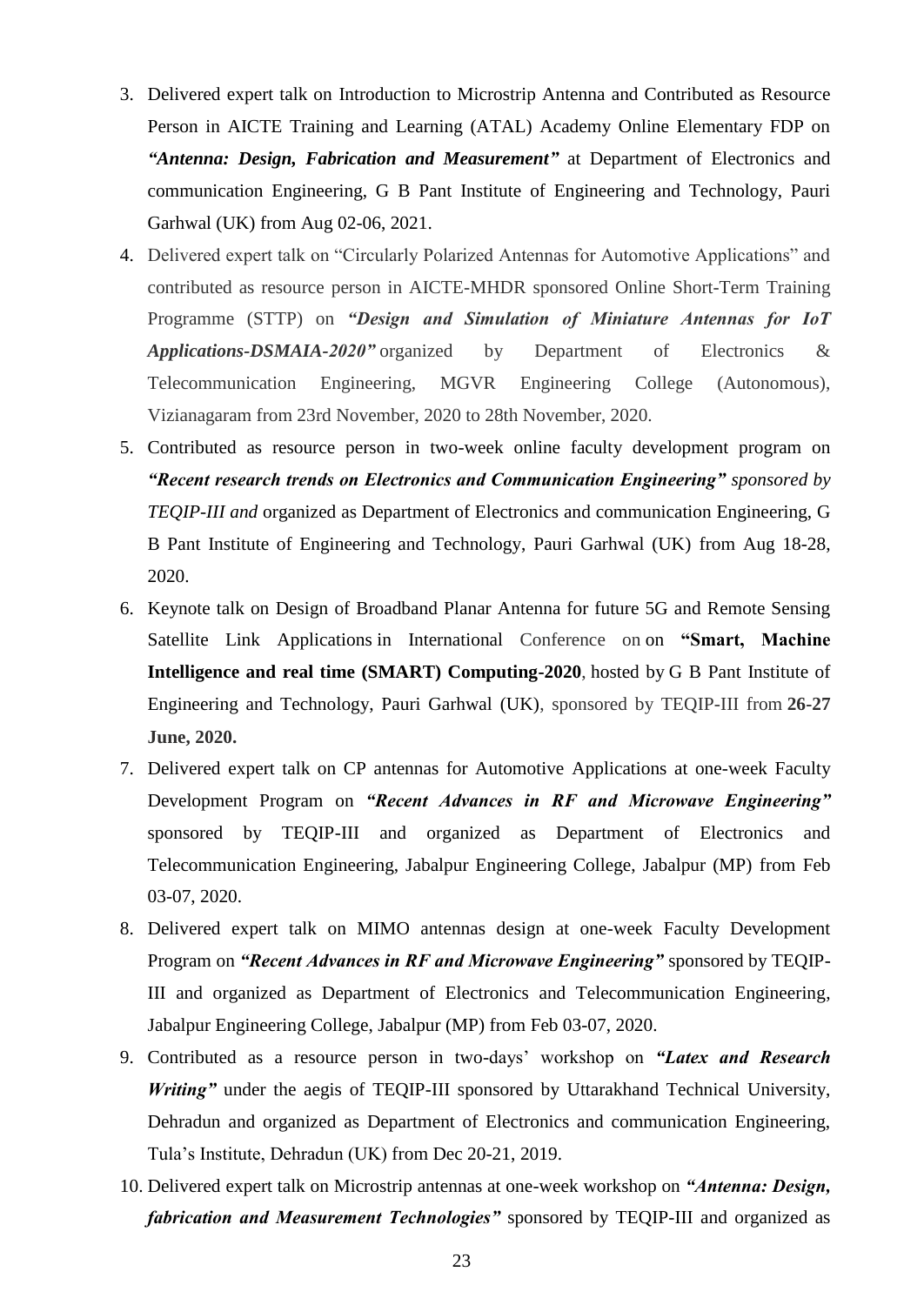Department of Electronics and communication Engineering, G B Pant Institute of Engineering and Technology, Pauri Garhwal (UK) from Nov 25-29, 2019.

- 11. Delivered expert talk on Modus Operandi to Prepare Research Manuscripts for Quality Publications at One Week Workshop on "*Antenna Design, Fabrication and Analysis"* organised by Department of Electronics and Communication Engineering, Institute of Technology, Gopeshwar, Chamoli, Uttarakhand on 15<sup>th</sup> October 2019.
- 12. Delivered invited talk on **Antenna Designs for Automotive Applications** at One Week Workshop on "*Antenna Design, Fabrication and Analysis"* organised by Department of Electronics and Communication Engineering, Institute of Technology, Gopeshwar on  $16<sup>th</sup>$ October 2019.
- 13. Deliver invited Lecture on **Antenna Designs for Automotive Applications** at short term course on "*Antenna Design and Fabrication and Analysis"* organised by Department of Electronics and Communication Engineering, THDC-Institute of Hydropower Engineering and Technology, Tehri on  $4<sup>th</sup>$  September 2019.
- 14. Deliver invited talk on Design of multi polarized antennas for Automotive applications at national seminar on *"Microwave & Millimeter Wave Technology"* on 30 march, 2019 organized by The Institution of Engineers (India), Bareilly local Center in association with Department of Electronics and Communication Engineering at SRMS University, Bareilly, UP.
- 15. Deliver two session on Power of Latex in preparing research publications at a five days short term course on **"Recent Tools and Techniques for Research"** organized by department of Industrial and Production Engineering, NIT Jalandhar in association with deptt. of Mechanical Engineering, Govt. Women Engineering College, Ajmer on 25 January 2019.
- 16. Deliver two sessions expert talk on Trends in Antenna Design for Automotive-Oriented Mobile Telecommunication Services at one-week Faculty Development Programme- (TEQIP-III), **Emerging Trends in Antenna Design and Communication Technologies, ETADCT (2018)** organized by Galgotias College of Engineering and Technology, Greater Noida, on 16-20, July, 2018.
- 17. Keynote talk on "Design and analysis of Ultrawide-band monopole antennas" in International Conference on **Advancement in Technologies & its applications in Current Era**, hosted by Bipin Tripathi Kumaon Institute of Technology, Dwarahat, Almora, sponsored by TEQIP-III from **06-07 April, 2018**
- 18. Expert lecture on "Design and analysis of Ultrawide-band antennas." at **GL Bajaj Institute of Technology and Management**, Greater Noida, on 28 Feb 2018.